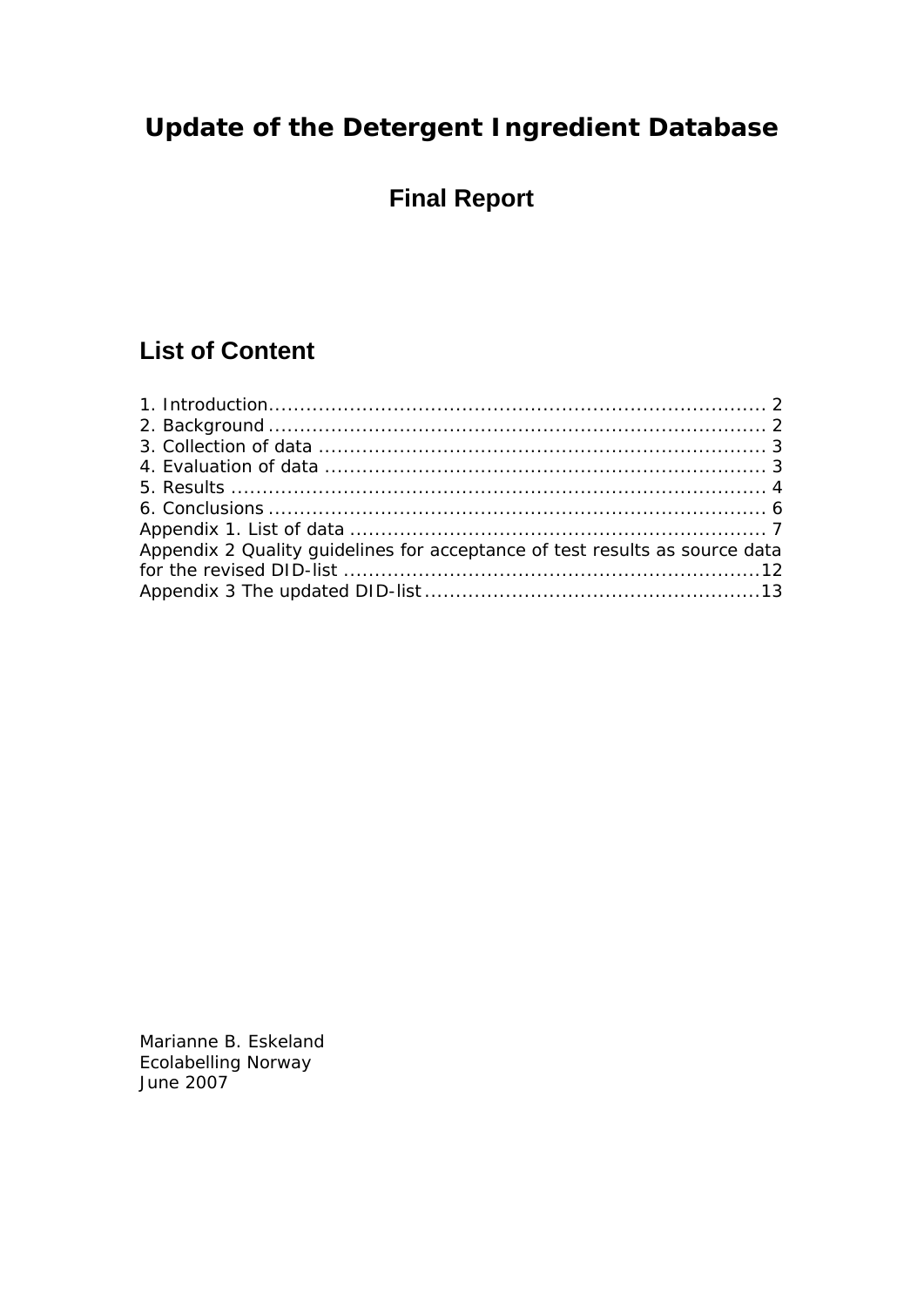## **1. Introduction**

The Detergent Ingredients Database, the DID-list, was revised in 2004 by Ecolabelling Norway after a call for tender issues by The European Commission. The list was finalised in June 2004. However, the industry has continuously tested detergent ingredients on the list, and after several requests the Commission issued a new call for tender for updating the list with this new information.

The European Commission assigned Ecolabelling Norway as project leader for this update. The contract was signed xx November 2006.

The aim of the project was:

Collect data on chemicals already listed on the DID-list Investigate if any new chemicals should be added to the list Evaluate the data together with experts, toxicologists, after the same principles as were developed in the revision project in 2004. Update the DID-list and the database on which the list is based

### **2. Background**

The DID-list consists of an ingredient database, including test results and references to tests and laboratories, and the DID-list where the evaluated data for use when calculating toxicity and determination of biodegradability are listed.

The first DID-list was developed in 1993-94 when the first criteria for detergents were developed. The list was then revised in 2002-2004.

When the DID-list was revised in 2004, it was perceived as a "living" document, which should be updated regularly. There is a continuously development of new chemicals and detergent products, and the industry is testing new and ole chemicals for toxicity and biodegradability. This is important information that must be included in this Ecolabel tool.

However, during the 2004-revision, the framework and scientific principles for how to build up and how to use the DID-list was extensively discussed, and it was decided not to repeat this work, until new chemical legislation or other changes in the European chemical policy made this necessary. The updating has therefore only consisted of evaluation of new data, which was not available to the toxicologists in 2004.

Unfortunately, the capacity for the European Ecolabel and for the Nordic Swan is limited, and the organisations cannot update the list as often as wanted by some stakeholders.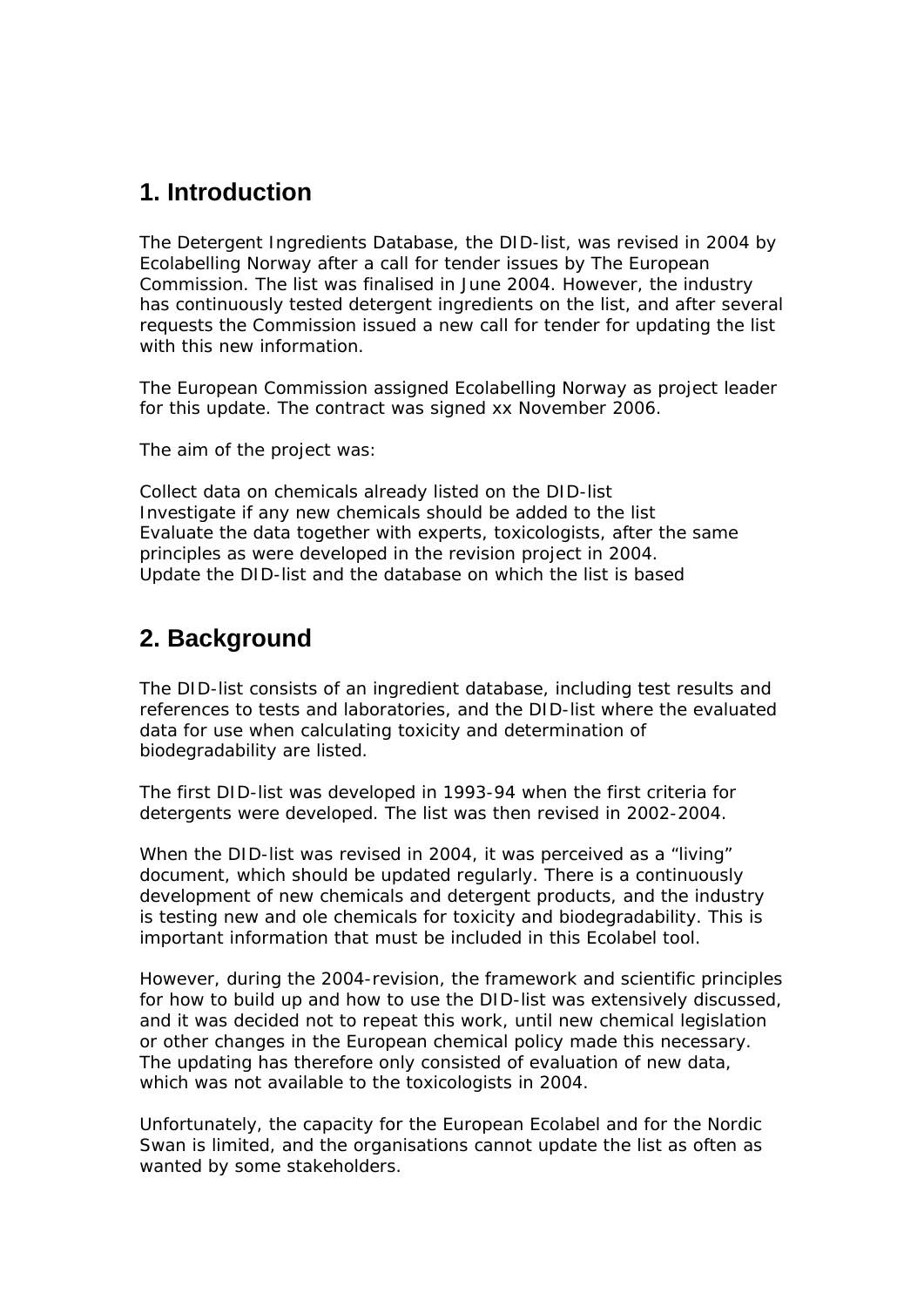# **3. Collection of data**

The industry was first informed about the project at EUEB in December 2005. A mail was sent out to all Member States and to stakeholders shortly after. This mail contained information on the requirements to the quality of the data, test-methods and requirements to documentation or references needed (see Annex XX). A standard sheet for reporting data was also enclosed. These requirements are identical to the requirements in the 2004-revision. Later, several announcements were made at the Competent Body-meetings in 2006, in order to allow the industry to present their new test-results.

Data on 16 chemicals were sent in from several different interested parties. Of these 4 concerned toxicity-data, 6 new degradation-data, and 5 were data on chemicals that are not on the 2004-list. Some of the data are confidential, and will be treated as such by Ecolabelling Norway. The background database has been updated by the new data, but this detailed database will not be published.

# **4. Evaluation of data**

Two toxicologists, Torben Madsen, DHI, Denmark and Torsten Källqvist, NIVA, Norway, were engaged to evaluate the data. They were also involved in the work for the DID-list in 2004. The new data were evaluated together with old data in the background database, and the new entry for the DID-list, for each chemical were calculated after the same principles as were used in 2004. A detailed description on how this shall be done is given in the final report of the 2004-project, and in the published DID-list.

The changes were presented in the draft at the EUEB-meeting in December 2006.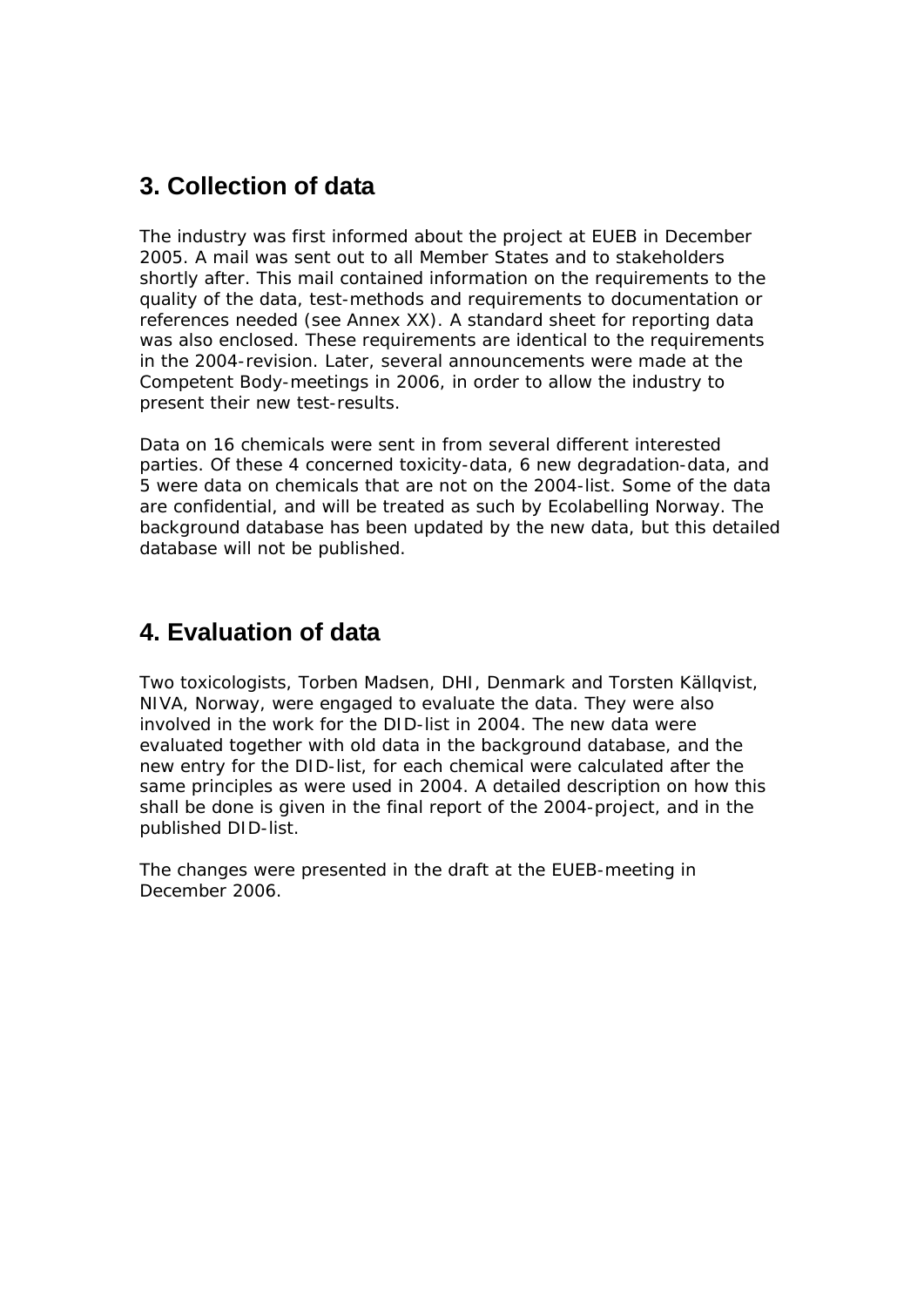# **5. Results**

The resulting changes in the DID-list were as follows, changes compared to the 2004-list is given in bold:

|            |                                       | Acute<br>toxicity    |                |               | Chronic<br>toxicity                  |                                         |                        | Degra<br>dation |                |                |
|------------|---------------------------------------|----------------------|----------------|---------------|--------------------------------------|-----------------------------------------|------------------------|-----------------|----------------|----------------|
| DID-<br>no | Ingredient name                       | LC50/<br><b>EC50</b> | SF(ac)<br>ute) | TF (acute     | <b>NOEC</b><br>$(\dot{\varepsilon})$ | <b>SF</b><br>(chro<br>nic)<br>$(\star)$ | <b>TF</b><br>(chronic) | <b>DF</b>       | Aerobi<br>C    | Anaerobic      |
| 24         | C <sub>10</sub> A 5-11 EO             | 10                   | 1000           | 0,01          |                                      |                                         | 0,01                   | 0,05            | $\overline{R}$ | Υ              |
| 53         | PEG-4 Rapeseed<br>amide               |                      | 1000           | 0,007         |                                      |                                         | 0,007                  | 0,05            | $\overline{R}$ | Ý              |
| 98         | Triclosan                             | 0,0014               | 1000           | 0,00000<br>14 | 0,0006<br>9                          | 10                                      | 0,000069               | 0, 5            |                | $\Omega$       |
| 99         | Phenoxy-ethanol                       | 344                  | 1000           | 0,344         | 200                                  | 100                                     | $\overline{2}$         | 0,05            | R              | $\mathbf{o}$   |
| 117        | Nitrilotriacetat (NTA)                | 494                  | 1000           | 0,494         | 64                                   | 50                                      | 1,28                   | 0,05            | $\mathbf R$    | $\overline{O}$ |
| 138        | Polyethylene glycol<br>MW<4000        | 1000                 | 1000           | 0,1           |                                      |                                         | 0,1                    | 0,05            | R              | $\overline{O}$ |
| 139        | Cumene-sulphonates                    | 450                  | 1000           | 0,45          |                                      |                                         | 0,45                   | 0, 5            |                | $\mathsf{N}$   |
| 169        | Diethylene glycol                     | 4400                 | 1000           | 0,44          |                                      |                                         | 0,44                   | 0,05            | R              | Y              |
| 170        | Diethylene glycol<br>monomethyl ether | 500                  | 1000           | 0,5           |                                      |                                         | 0, 5                   | 0, 15           | R              | $\overline{O}$ |
| 185        | Glycol distearate                     | 100                  | 5000           | 0,02          |                                      |                                         | 0,02                   | 0,05            | $ {\bf R}$     | Υ              |
|            |                                       | Acute<br>toxicity    |                |               | Chronic<br>toxicity                  |                                         |                        | Degra<br>dation |                |                |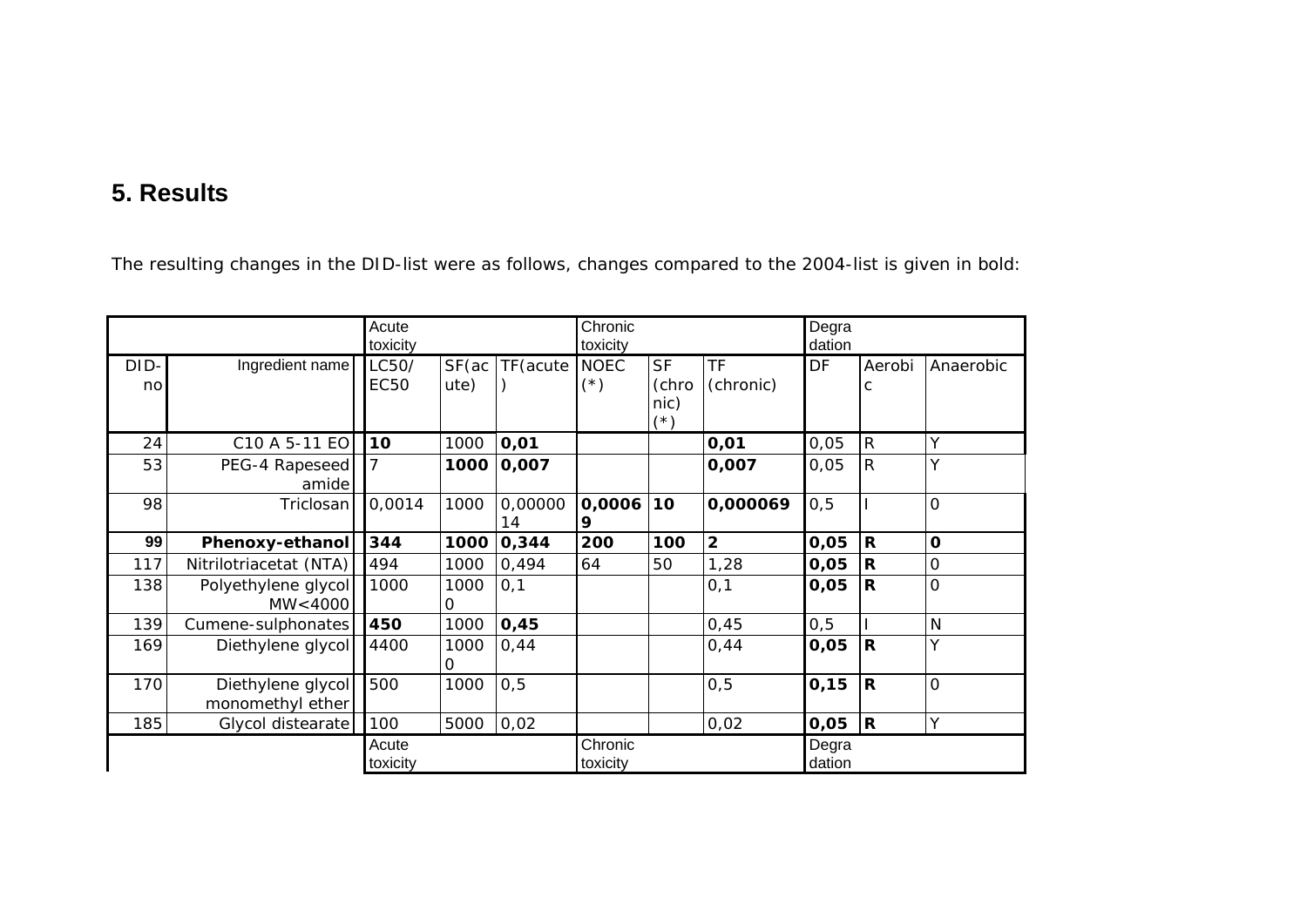| DID-<br>nol | Ingredient name                          | LC50/<br><b>EC50</b> | SF(ac)<br>ute) | TF(acute]  | <b>NOEC</b><br>$(\textcolor{red}{^*})$ | <b>SF</b><br>(chro<br>nic)<br>7* \ | TF<br>(chronic) | DF   | Aerobi<br>C | Anaerobic   |
|-------------|------------------------------------------|----------------------|----------------|------------|----------------------------------------|------------------------------------|-----------------|------|-------------|-------------|
| 200         | Xylene-sulphonate                        | 230                  | 1000 0,23      |            | 31                                     | 100                                | 0,31            | 0,5  |             | N           |
| 201         | Protein<br>hydrolizates, wheat<br>gluten | 113                  |                | 5000 0,023 |                                        |                                    | 0,023           | 0,05 | IR.         | $\mathbf 0$ |
| 202         | Fatty acid C6-12<br>methyl ester         | 121                  | О              | 1000 0,002 |                                        |                                    | 0,002           | 0,05 | R           | $\mathbf 0$ |
| 203         | Mn-Saltren (CAS)<br>61007-89-4)          | 39                   |                | 1000 0,039 | 4,3                                    | 100                                | 0,043           | 0,5  |             | $\mathbf 0$ |
| 204         | Tri-sodium<br>methylglycine<br>diacetat  | 100                  | 1000 0,1       |            | 16,7                                   | 50                                 | 0,33            | 0,05 | IR.         | $\mathbf 0$ |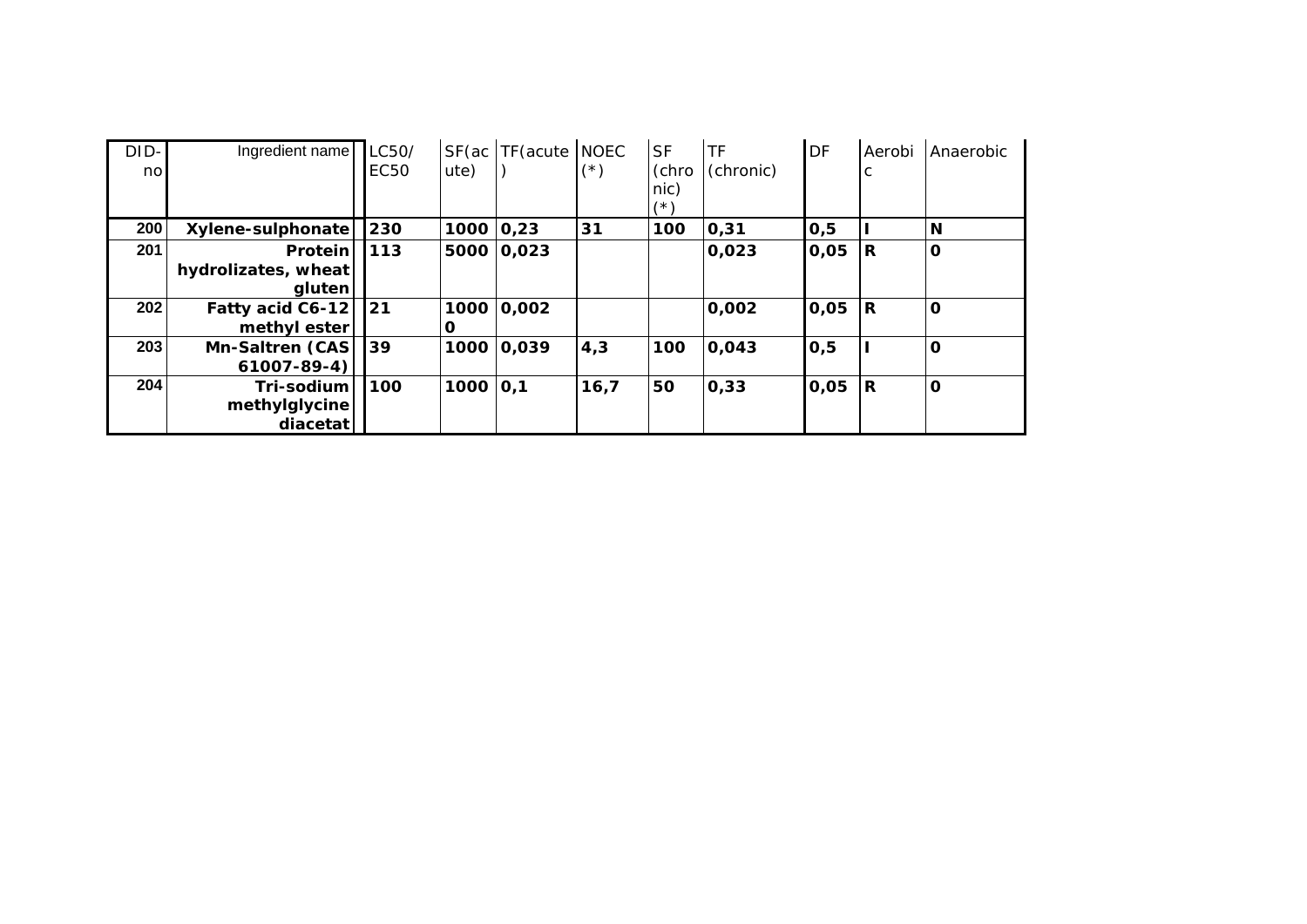In addition to the changes, two substances were discussed and the following statements made:

#### DID no. 196 Block polymers

The experts concluded that we, based on current knowledge, cannot change the status of aerobic degradation of this entry. However we will allow licence applicants to use their own data instead of the listed data, (similar to perfumes and dyes).

#### DID no. 119: Phosphonates

According to the experts, there are no known biodegradable phosphonates at the market. The EU criteria were written this way in order to accommodate the industry, which is believed to try to develop these. This will be explained to the Competent Bodies assessing applications. The subject should be discussed again if an applicant claim to use a degradable phosphonate.

## **6. Conclusions**

After presentation of the results of the DID-list update project, the Competent Bodies and the Member States approved the changes. The DID-list was also discussed in connection to the development of criteria for soaps and shampoos. The Commission proposed to issue the DID-list in a separate document and as a Commission Decision. The member States supported this proposal. With the DID-list issued in a separate document, future updating is facilitated.

Ecolabelling Norway is regularly receiving requests from chemical producers concerning new data and new substances which they want to put on the DID-list. However, the financial and human capacity for these kinds of projects is limited, and the requests must be collected for a similar update-project in the future. The industry has been encouraged to send in data to the Commission, and hopefully the list can be updated again in 2008/2009 if this is found necessary.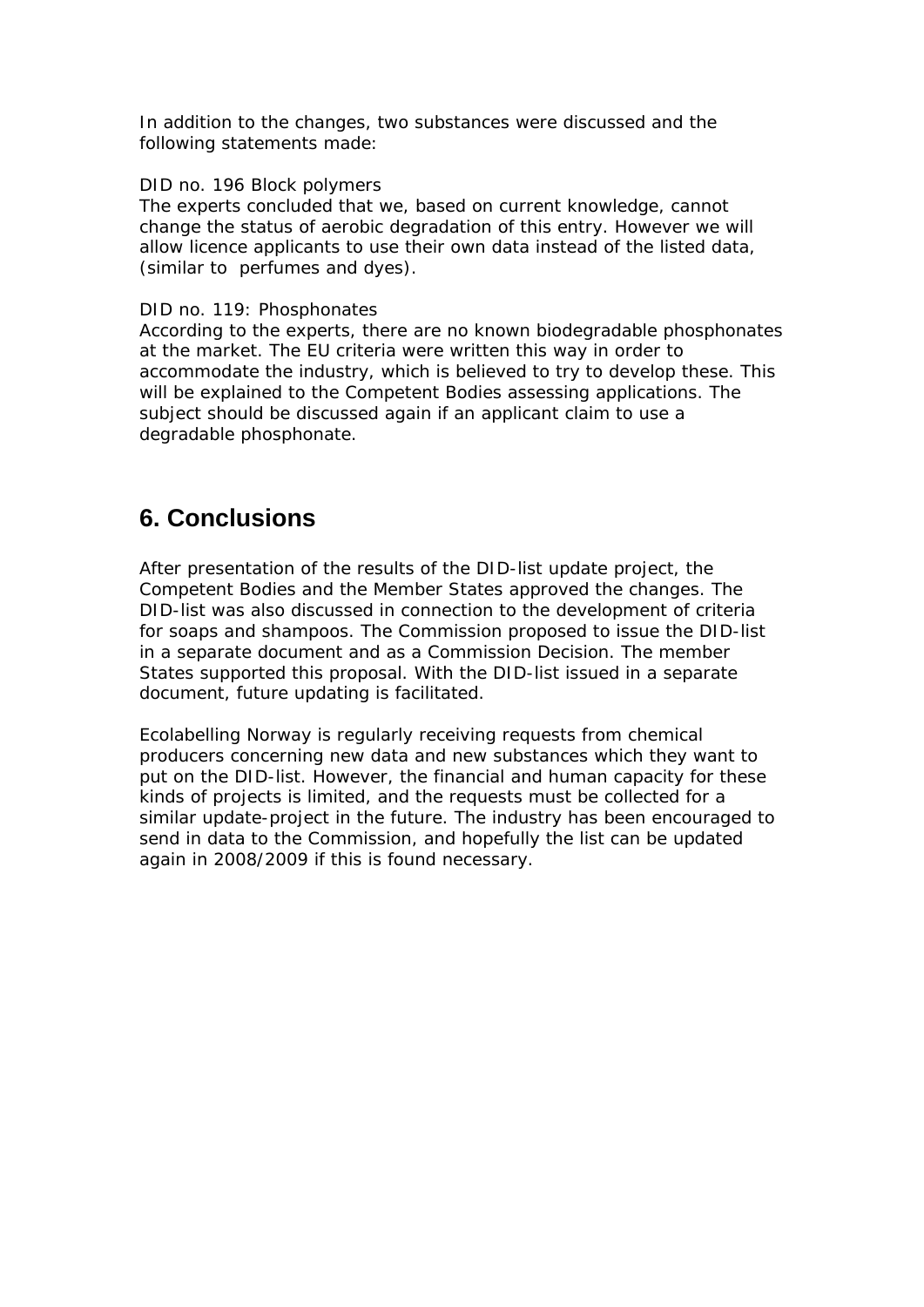# **Appendix 1. List of data**

This form should be used when an applicant or a chemical producer wants to send data for the DID-list or in connection with an application.

Name of ingredient: IUPAC name of ingredient: CAS-no: Solubility in water:

### **Toxicity algae**

Preferred test method: OECD 201

|                           | Remarks |
|---------------------------|---------|
| Standard or guideline:    |         |
| Test laboratory:          |         |
| $GLP$ (yes/no):           |         |
| Species:                  |         |
| Test duration (hours):    |         |
| EC50, growth rate (mg/l): |         |
| EC50, area under growth   |         |
| curve $(mg/l)$ :          |         |
| EC50, unknown endpoint:   |         |
| $NOEC$ (mg/l):            |         |
|                           |         |

### **Acute toxicity, Daphnia**

Preferred test method: OECD 202 part 1

|                        | Remarks |
|------------------------|---------|
| Standard or guideline: |         |
| Test laboratory:       |         |
| GLP (yes/no):          |         |
| Species:               |         |
| Test duration (hours): |         |
| $EC_{50}$ :            |         |
|                        |         |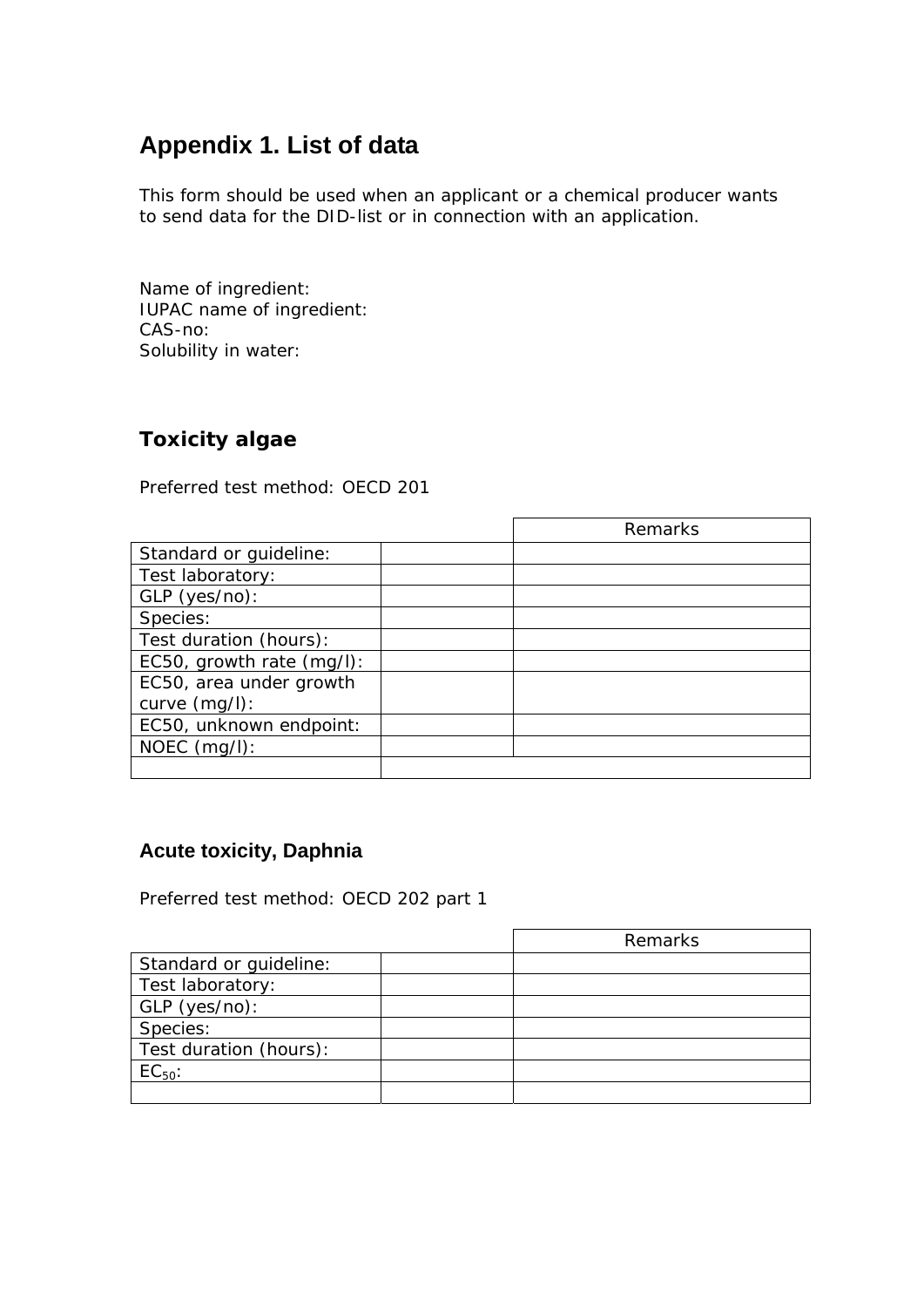### **Acute toxicity, fish**

Preferred test method: OECD 203

|                        | Remarks |
|------------------------|---------|
| Standard or guideline: |         |
| aboratory:             |         |
| GLP (yes/no):          |         |
| Species:               |         |
| Test duration (hours): |         |
| $LC_{50}$ :            |         |
| Additional remarks:    |         |

### **Chronic toxicity, Daphnia**

Preferred test method: OECD 202 part 2

|                            | Remarks |
|----------------------------|---------|
| Standard or guideline:     |         |
| Test laboratory:           |         |
| GLP (yes/no):              |         |
| Species:                   |         |
| Test duration (days):      |         |
| $EC_{50}$ (reproduction):  |         |
| $EC_{50}$ (survival):      |         |
| NOEC:                      |         |
| <b>Additional remarks:</b> |         |

## **Chronic/subchronic toxicity, fish**

Preferred test methods: OECD 210, OECD 204

|                          | Remarks |
|--------------------------|---------|
| Standard or guideline:   |         |
| Test laboratory:         |         |
| $GLP$ (yes/no):          |         |
| Species:                 |         |
| Test duration (days):    |         |
| Test endpoint (e.g.      |         |
| growth, hatching, embryo |         |
| development):            |         |
| $EC_{50}$ :              |         |
| NOEC:                    |         |
| Additional remarks:      |         |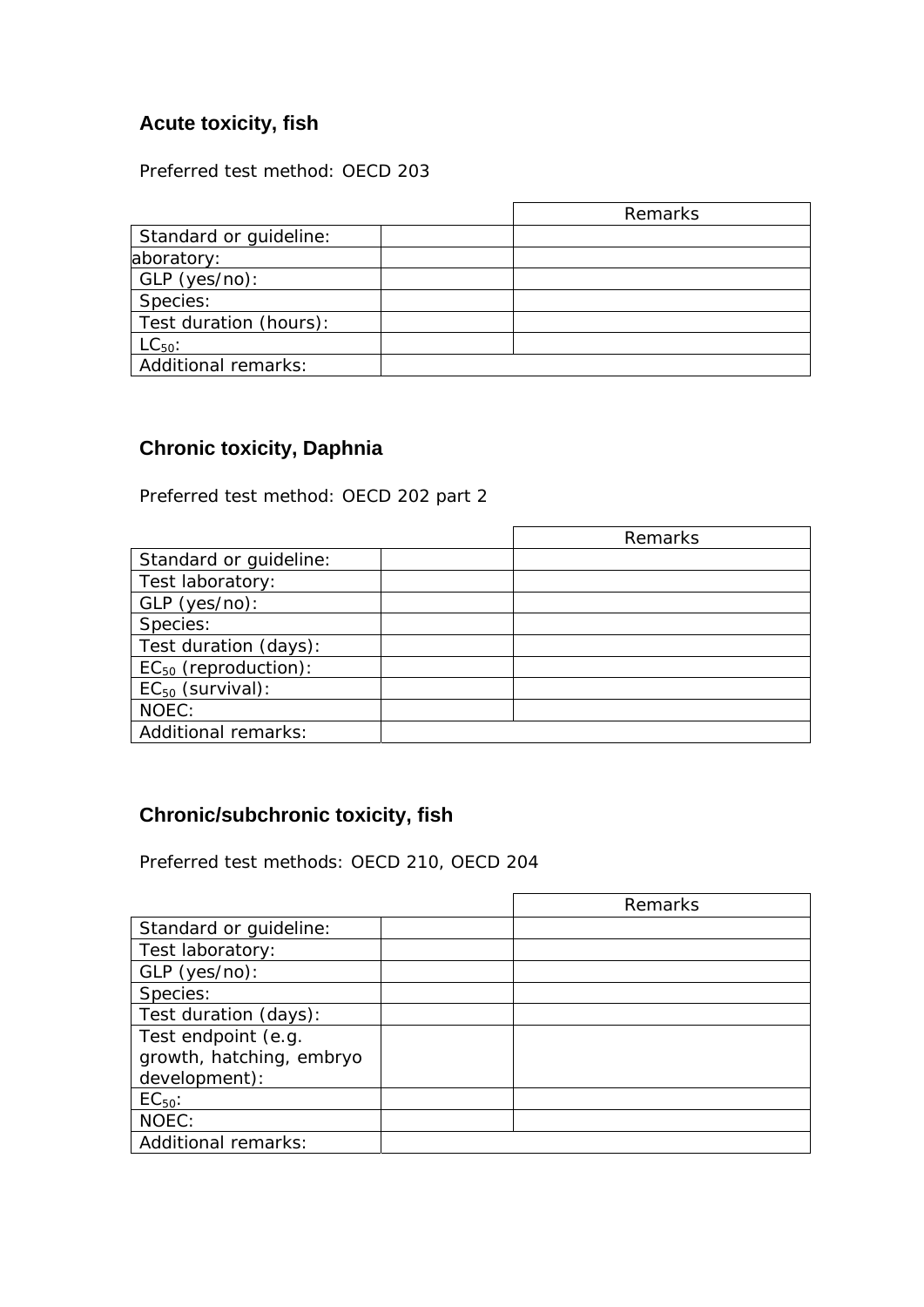# **Ready degradability**

Preferred test method: OECD 301 (a-f)

|                            | Remarks |
|----------------------------|---------|
| Standard or quideline:     |         |
| Test laboratory:           |         |
| $GLP$ (yes/no):            |         |
| Test endpoint (Oxygen      |         |
| consumption, $CO2$         |         |
| evolution, DOC removal):   |         |
| Test duration (days):      |         |
| Degradation (%):           |         |
| Fulfils OECD criteria for  |         |
| ready degradability,       |         |
| including 10-days window   |         |
| $(y/n)$ :                  |         |
| <b>Additional remarks:</b> |         |

### **Inherent degradability (only if the ingredient is not ready biodegradable)**

Preferred test method: OECD 302 A

|                          | Remarks |
|--------------------------|---------|
| Standard or guideline:   |         |
| Test laboratory:         |         |
| GLP (yes/no):            |         |
| Test endpoint:           |         |
| Test duration (days):    |         |
| Degradation/removal (%): |         |
| Additional remarks:      |         |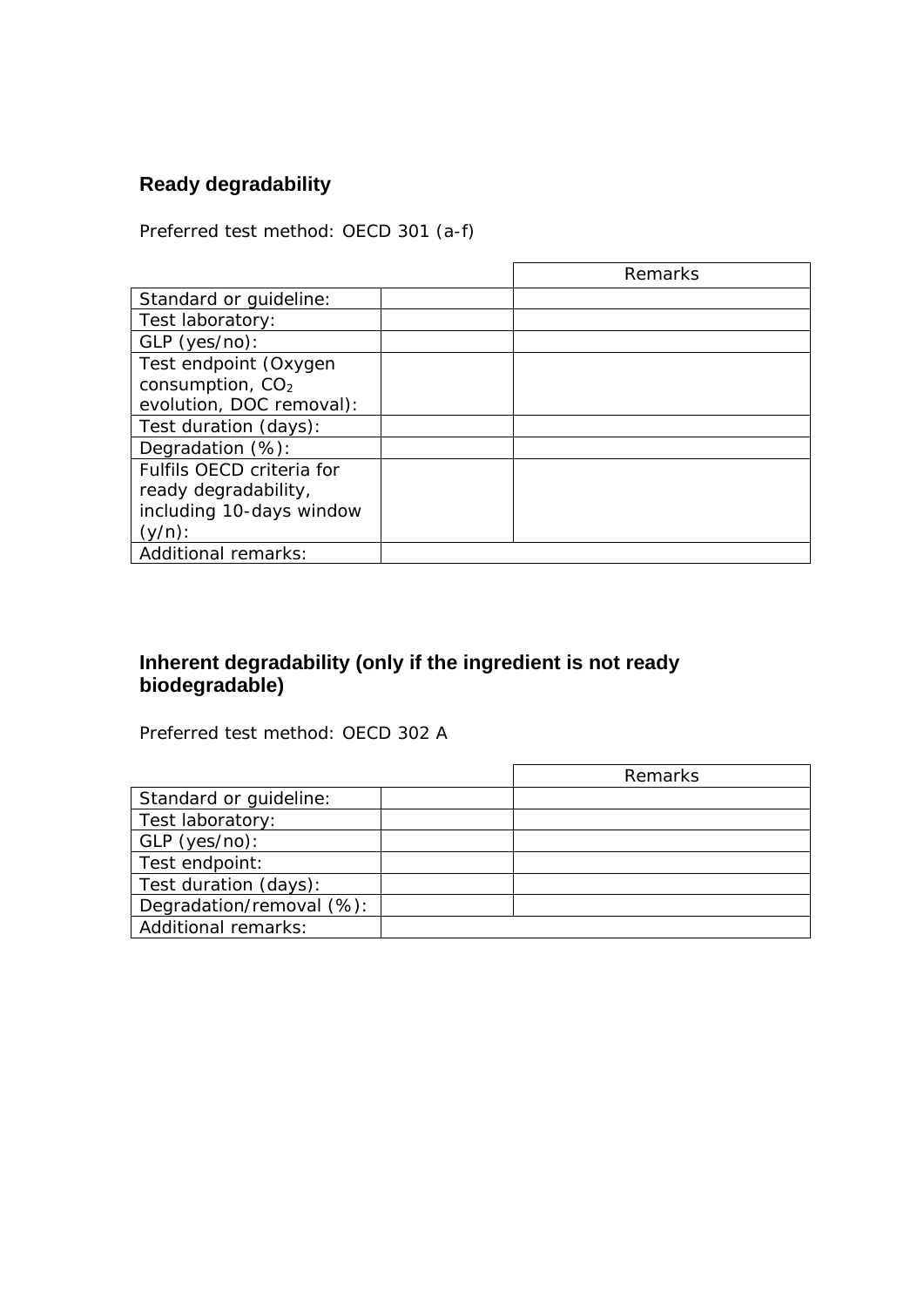## **Anaerobic degradability**

Preferred test method: ISO 11734 (ECETOC)

|                        | Remarks |
|------------------------|---------|
| Standard or guideline: |         |
| Test laboratory:       |         |
| GLP (yes/no):          |         |
| Test duration (days):  |         |
| Degradation (%):       |         |
| Additional remarks:    |         |

## **Octanol/water partition coefficient (Pow)**

Preferred test methods OECD 107, OECD 117

|                            | Remarks |
|----------------------------|---------|
| Standard or guideline or   |         |
| QSAR model:                |         |
| Test laboratory:           |         |
| GLP (yes/no):              |         |
| OW:                        |         |
| <b>Additional remarks:</b> |         |

## **Adsorption to activated sludge**

Preferred test method: ISO 18749

|                            | Remarks |
|----------------------------|---------|
| Standard or guideline:     |         |
| Test laboratory:           |         |
| GLP (yes/no):              |         |
| Removal (%):               |         |
| $K_d$ :                    |         |
| <b>Additional remarks:</b> |         |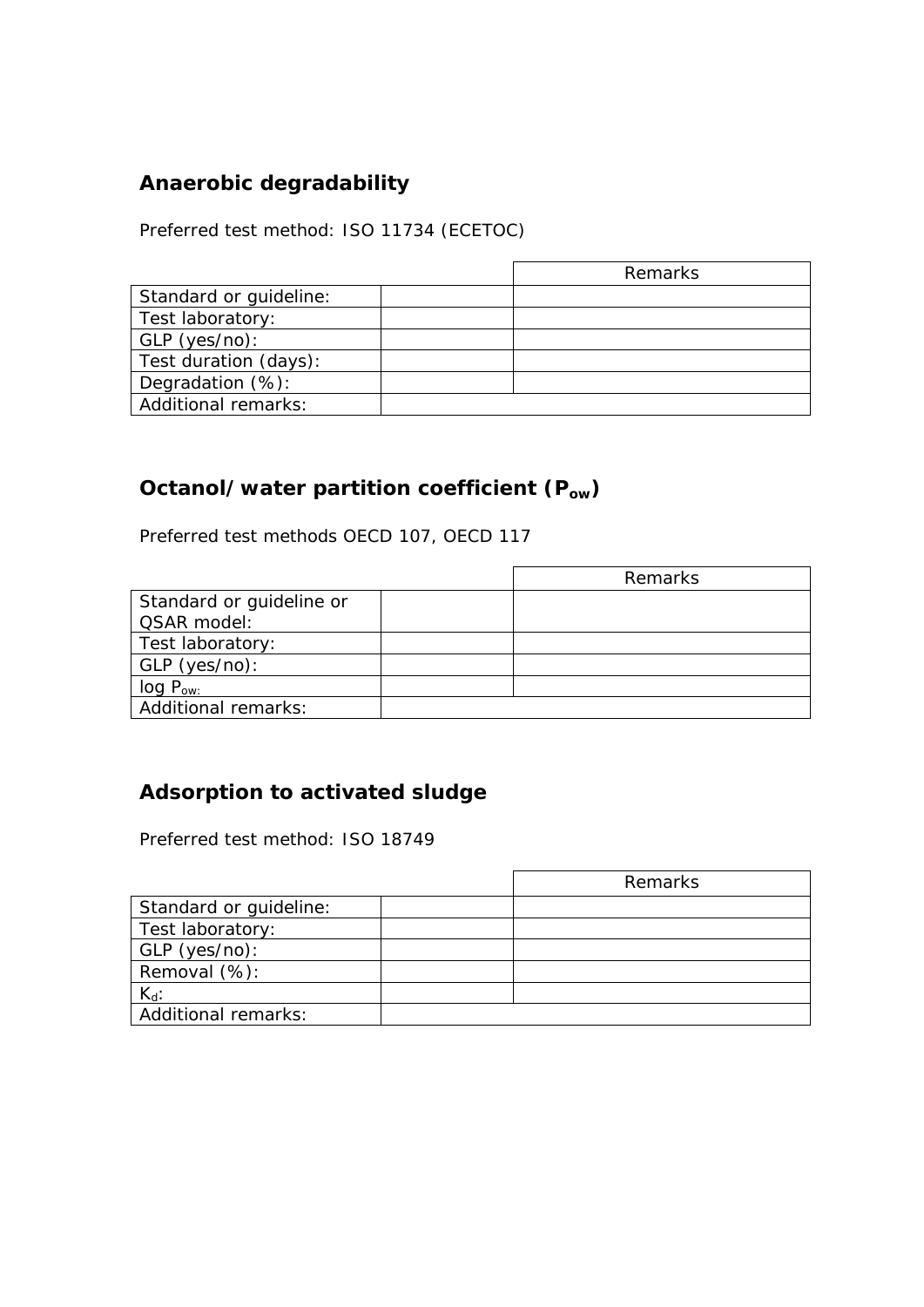# **Other relevant toxicity and/or degradation data**

|                        | Remarks |
|------------------------|---------|
| Standard or guideline: |         |
| Test laboratory:       |         |
| GLP (yes/no):          |         |
| Species:               |         |
| Test duration (hours): |         |
| Result:                |         |
|                        |         |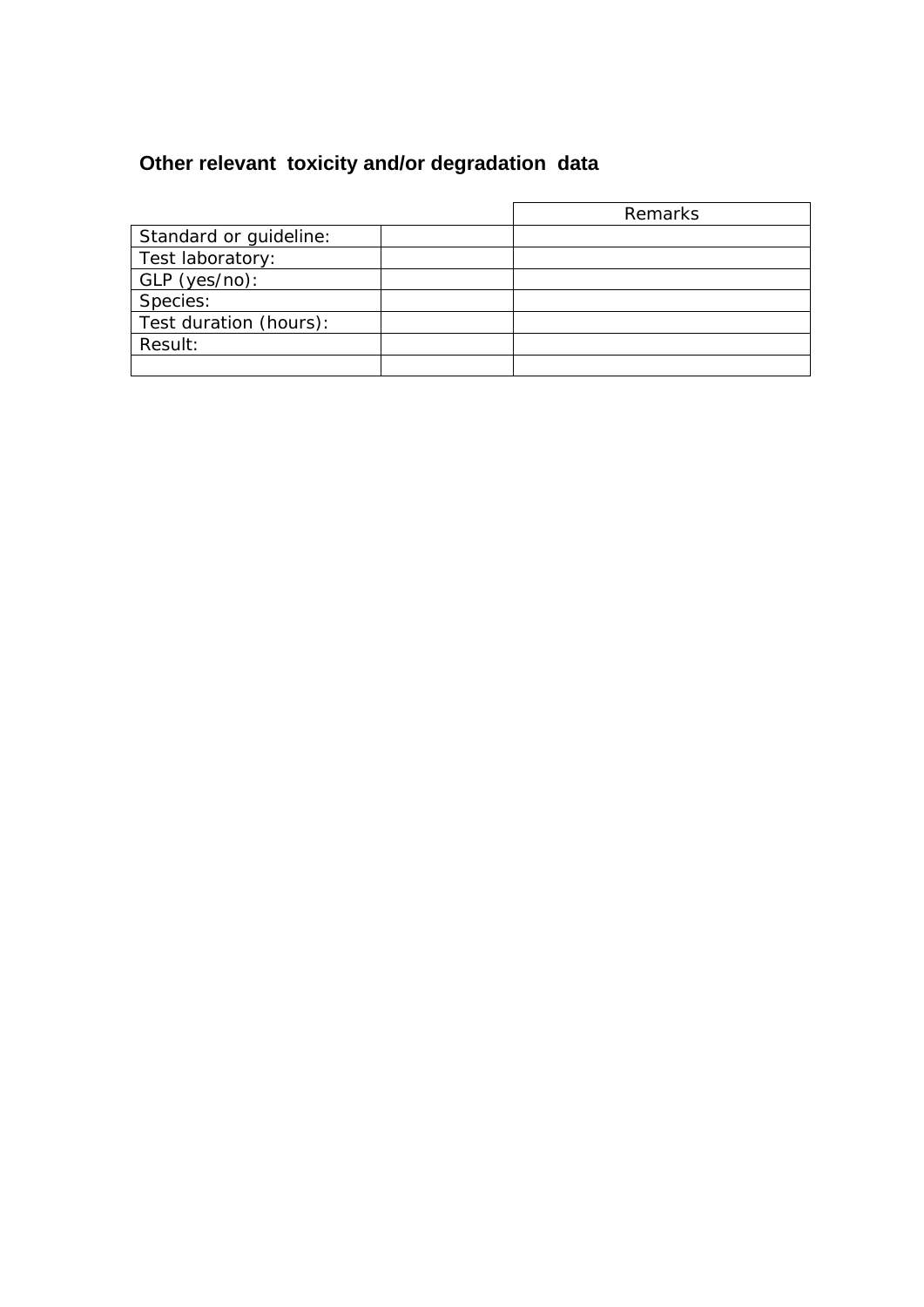# **Appendix 2 Quality guidelines for acceptance of test results as source data for the revised DID-list**

### **A. Required test conditions**

Choice of test methods: As a general rule the internationally standardized OECD or ISO test methods are preferred. Some other standardized methods are accepted, on a case-by-case basis.

Test duration: As a general rule only toxicity results with the designated test duration are accepted. Examples are: Acute toxicity for crustaceans: 48 h; and acute toxicity for fish: 96 h. Algae tests with 72 h and those with 96 h are both accepted. However, in algae tests, other factors, and in particular the endpoint that the EC50 refers to, are more important than slight deviations in exposure time. Tests with shorter test duration than 72 h may in some cases be accepted but tests with much longer test duration than 96 h are not accepted.

GLP: As a general rule tests done in recent years after 1995must be done in a laboratory that conforms to GLP Guidelines. If this is not the case a full test report is required.

Results: Ideally the test result should be given as one number. If the result of a toxicity test is given as a range (bounded or unbounded) the reason for this should be indicated. E.g.: range of results from repeated tests or uncertainty in determination of LC50. The result of a biodegradability test should be given as the percentage biodegradation of the theoretical maximum and not only by use of general indications like, e.g.,  $>60\%$  or  $>70\%$ .

### **B. Required information**

Test substance: The chemical identity of the test substance must be adequately described by chemical name and average lengths of, e.g., alkyl, ethoxylate or propoxylate chains of surfactants.

Test method: The test method must be indicated for relatively new tests. For older tests the result must be indicated in such a way that we have strong reason to believe that one of the approved methods have been used, e.g. 96h LC50 for fish, 48h EC50 for daphnia or 72 h EC50 for algae, concentration of inoculums and duration of biodegradability, etc. Test duration: As a general rule the test duration must be given. If it is stated that a standard method has been used and the submitter of the data knows that the test duration is as specified in the test protocol it is not absolutely necessary to specify the test duration.

Reference: The data must be traceable. Hence a reference to the source of the test result is needed. The reference must be specific enough to enable us to find the original data source.

Test laboratory: As a general rule the test laboratory must be named. Exceptions are made if the name of the test laboratory can be found in the reference.

Torben Madsen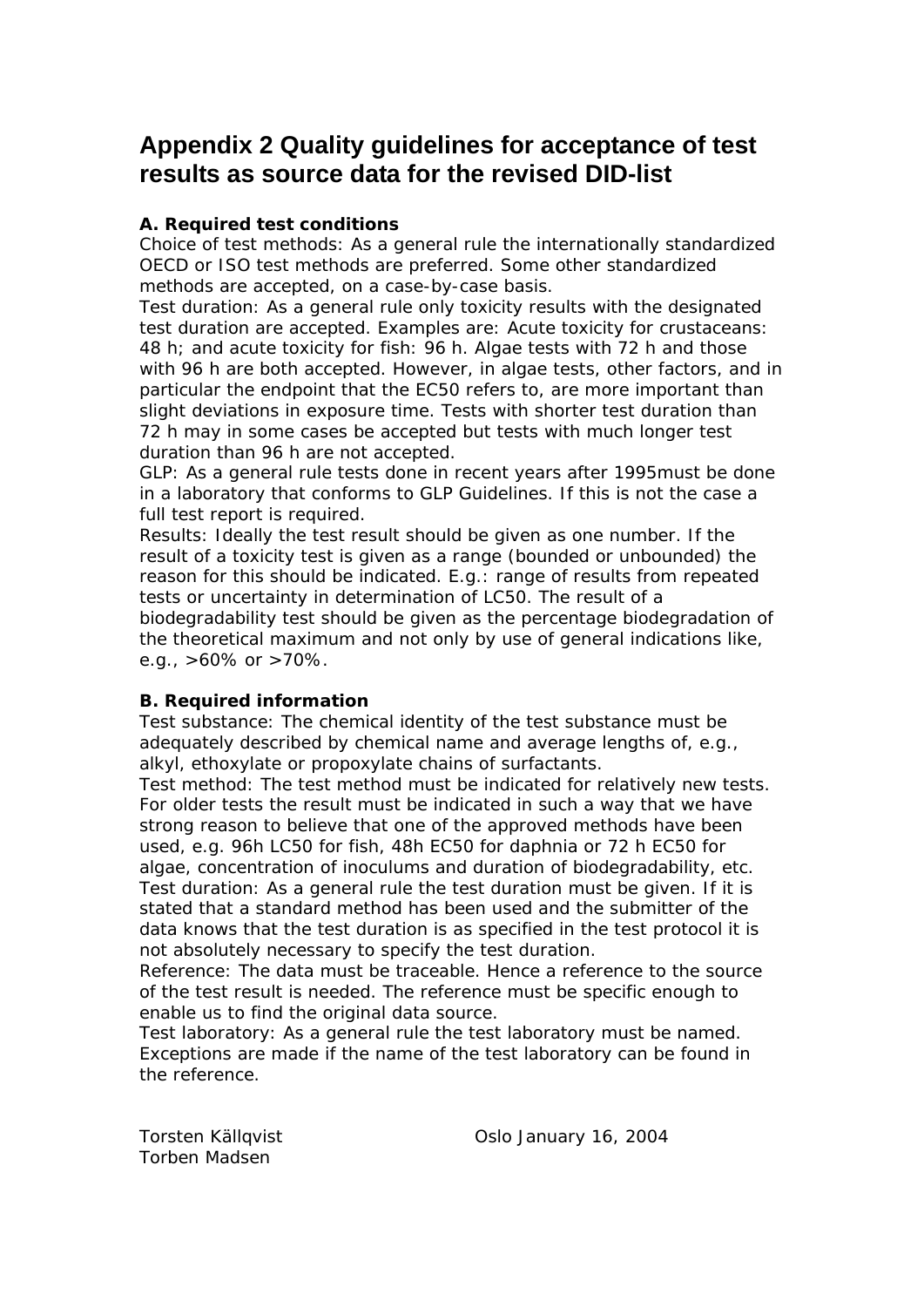**Appendix 3 The updated DID-list**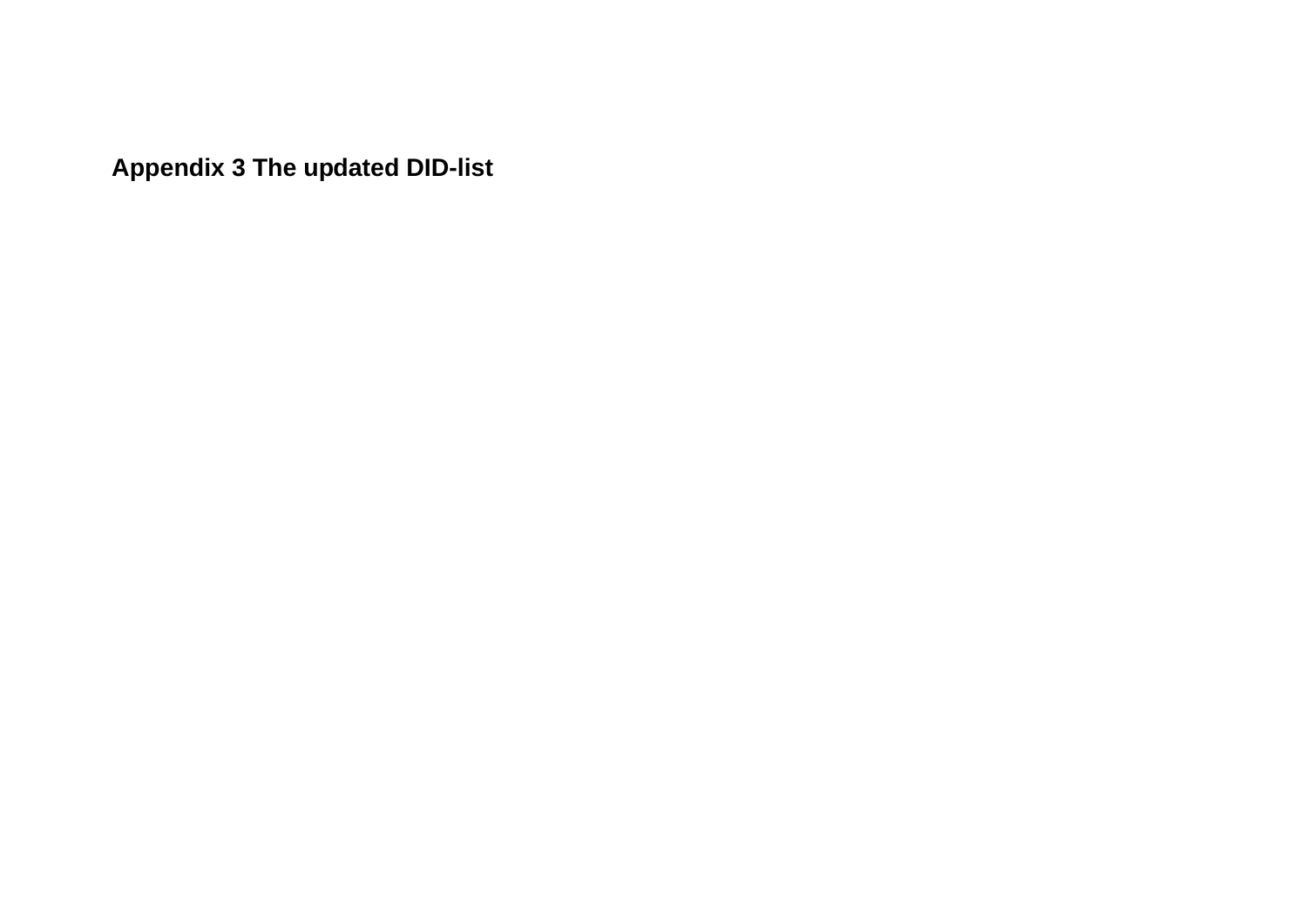# **Detergents Ingredients Database**

**Part A. List of ingredients.** 

|                 |                                                       |                      |           | Chronic   |                |                              |              |      |              |              |
|-----------------|-------------------------------------------------------|----------------------|-----------|-----------|----------------|------------------------------|--------------|------|--------------|--------------|
|                 |                                                       | Acute toxicity       |           | toxicity  | Degradation    |                              |              |      |              |              |
| DID-<br>no      | Ingredient name                                       | LC50/<br><b>EC50</b> | SF(acute) | TF(acute) | NOEC $(*)$     | <b>SF</b><br>(chronic) $(*)$ | TF (chronic) | DF   | Aerobic      | Anaerobic    |
|                 | <b>Anionic surfactants</b>                            |                      |           |           |                |                              |              |      |              |              |
|                 | Linear alkyl benzene sulphonates 11,5 - 11,8<br>(LAS) | 4,1                  | 1000      | 0,0041    | 0.69           | 10                           | 0,069        | 0,05 | R            | N            |
| $\overline{2}$  | LAS (C10-13 alkyl) triethanolamine salt               | 4,2                  | 1000      | 0,0042    | 3,4            | 100                          | 0.034        | 0,05 | R            | O            |
| 3               | C 14/17 Alkyl sulphonate                              | 6,7                  | 5000      | 0,00134   | 0,44           | 10                           | 0,044        | 0,05 | $\mathsf{R}$ | N            |
| 4               | C 8/10 Alkyl sulphate                                 | 132                  | 5000      | 0,0264    |                |                              | 0,0264       | 0,05 | R            | Y            |
| 5               | C 12/14 Alkyl sulphate (AS)                           | 2,8                  | 1000      | 0,0028    | $\overline{c}$ | 100                          | 0,02         | 0,05 | R.           | v            |
| 6               | C 12/18 Alkyl sulphate (AS) (#)                       |                      |           | 0.0149    |                |                              | 0,027        | 0,05 | R            | $\checkmark$ |
| $\overline{7}$  | C 16/18 Fatty alcohol sulphate (FAS)                  | 27                   | 1000      | 0,027     | 1,7            | 50                           | 0,034        | 0,05 | R            | $\checkmark$ |
| 8               | C 12/15 A 1-3 EO sulphate                             | 4,6                  | 1000      | 0,0046    | 0,1            | 10                           | 0,01         | 0,05 | $\mathsf{R}$ | $\checkmark$ |
| 9               | C 16/18 A 3-4 EO sulphate                             | 0,57                 | 10000     | 0,000057  |                |                              | 0,000057     | 0,05 | $\mathsf{R}$ | Y            |
| 10              | Dialkyl sulpho succinate                              | 15,7                 | 1000      | 0,0157    |                |                              | 0.0157       | 0,5  |              | N            |
| 11              | C 12/14 Sulpho- fatty acid methylester                | 9                    | 10000     | 0.0009    | 0,23           | 50                           | 0.0046       | 0,05 | R            | N            |
| 12 <sup>2</sup> | C 16/18 Sulpho- fatty acid methylester                | 0,51                 | 5000      | 0,000102  | 0,2            | 50                           | 0,004        | 0,05 | R            | N            |
| 13 <sup>2</sup> | C 14/16 alfa Olefin sulphonate                        | 3,3                  | 10000     | 0.00033   |                |                              | 0.00033      | 0,05 | $\mathsf{R}$ | ${\sf N}$    |
| 14              | C 14/18 alfa Olefin sulphonate                        | 0,5                  | 5000      | 0,0001    |                |                              | 0,0001       | 0,05 | R            | N            |
| 15              | Soap C>12-22                                          | 22                   | 1000      | 0,022     | 10             | 100                          | 0,1          | 0,05 | $\mathsf{R}$ | Υ            |
| 16              | Lauroyl Sarcosinate                                   | 56                   | 10000     | 0,0056    |                |                              | 0,0056       | 0,05 | ${\sf R}$    | $\checkmark$ |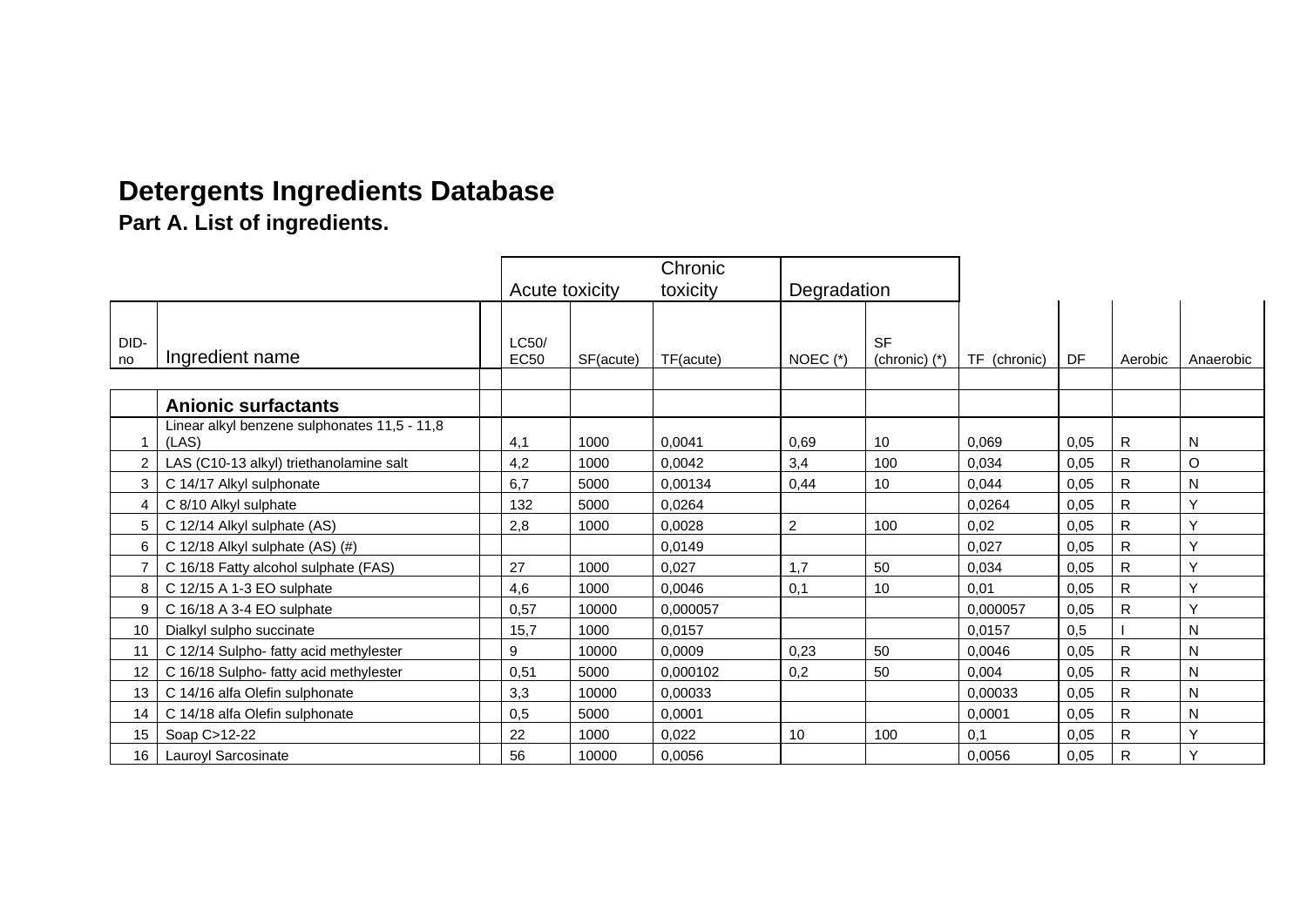|    | C9/11 2-10 EO Carboxymethylated, sodium salt     |     |       |        |     |       |      |   |
|----|--------------------------------------------------|-----|-------|--------|-----|-------|------|---|
|    | or acid                                          | 100 | 10000 | 0,01   |     | 0,01  | 0.05 |   |
|    | C12/18 2-10 EO Carboxymethylated, sodium salt or |     |       |        |     |       |      |   |
| 18 | acid                                             | 8,8 | 1000  | 0.0088 | 100 | 0,05  | 0.05 |   |
| 19 | C 12/18 Alkyl phosphate esters                   | 38  | 1000  | 0,038  |     | 0,038 | 0,05 | N |

#### **Non-ionic surfactants**

| 20 | C8 A 1-5 EO                                             | 7,8  | 1000 | 0,0078  |      |     | 0,0078 | 0,05 | $\mathsf{R}$ | Y           |
|----|---------------------------------------------------------|------|------|---------|------|-----|--------|------|--------------|-------------|
| 21 | C 9/11 A, >3-6 EO predominantly linear                  | 5,6  | 1000 | 0,0056  |      |     | 0,0056 | 0,05 | $\mathsf{R}$ | Y           |
| 22 | C 9/11 A, >6-10 EO predominantly linear                 | 5    | 1000 | 0,005   |      |     | 0.005  | 0,05 | $\mathsf{R}$ | Y           |
| 23 | C 9/11 A, 5-11 EO multibranched                         |      | 1000 | 0,001   |      |     | 0,001  | 0.05 | $\mathsf{R}$ | $\circ$     |
| 24 | C10 A, 5-11 EO multibr. (Trimer-propen-oxo-<br>alcohol) | 10   | 1000 | 0,01    |      |     | 0,01   | 0,05 | $\mathsf{R}$ | Y           |
| 25 | C 12/15 A, 2-6 EO predominantly linear                  | 0,43 | 1000 | 0,00043 | 0,18 | 50  | 0.0036 | 0,05 | $\mathsf{R}$ | Υ           |
| 26 | C12/14 5-8 EO 1 t-BuO (endcapped)                       | 0,23 | 1000 | 0,00023 | 0,18 | 100 | 0,0018 | 0,05 | $\mathsf{R}$ | $\mathsf O$ |
| 27 | C 12/15 A, 3-12 EO multibranched                        |      | 1000 | 0,001   | 3,2  | 100 | 0,032  | 0,05 | $\mathsf{R}$ | $\circ$     |
| 28 | C 12/15 (mean value C<14) A, >6-9 EO                    | 0,63 | 1000 | 0,00063 | 0,24 | 10  | 0,024  | 0,05 | $\mathsf{R}$ | Y           |
| 29 | C 12/15 (mean value C>14) A, $>6-9$ EO                  | 0,4  | 1000 | 0,0004  | 0,17 | 10  | 0,017  | 0,05 | $\mathsf{R}$ | Y           |
| 30 | C 12/15 A, >9-12 EO                                     | 1,1  | 1000 | 0,0011  |      |     | 0,017  | 0,05 | $\mathsf{R}$ | Y           |
| 31 | $\mathsf{C}$<br>12/15 A > 12-20 EO                      | 0,7  | 1000 | 0,0007  |      |     | 0,0007 | 0.05 | $\mathsf{R}$ | $\circ$     |
| 32 | C 12/15 A > 20-30 EO                                    | 13   | 1000 | 0,013   | 10   | 100 | 0,1    | 0,05 | $\mathsf{R}$ | $\mathsf O$ |
| 33 | C 12/15 A, >30 EO                                       | 130  | 1000 | 0,13    |      |     | 0,13   | 0,5  |              | $\mathsf O$ |
| 34 | C 12/18 A, 0-3 EO                                       | 0,3  | 1000 | 0,0003  |      |     | 0,0003 | 0,05 | $\mathsf{R}$ | Y           |
| 35 | C 12/18 A, 5-10 EO                                      |      | 1000 | 0,001   | 0,35 | 100 | 0,0035 | 0,05 | $\mathsf{R}$ | $\mathsf O$ |
| 36 | C.<br>12/18 A, >10-20 EO                                |      | 1000 | 0,001   |      |     | 0.0035 | 0,05 | $\mathsf{R}$ | $\circ$     |
| 37 | C 16/18 A, 2-8 EO                                       | 3,2  | 1000 | 0,0032  | 0,4  | 100 | 0,004  | 0,05 | $\mathsf{R}$ | Y           |
| 38 | 16/18 A, >9-18 EO<br>C.                                 | 0,72 | 1000 | 0.00072 | 0,32 | 10  | 0,032  | 0,05 | $\mathsf{R}$ | Y           |
| 39 | C 16/18 A, 20-30 EO                                     | 4,1  | 1000 | 0,0041  |      |     | 0,0041 | 0,05 | $\mathsf{R}$ | Y           |
| 40 | C 16/18 A, >30 EO                                       | 30   | 1000 | 0,03    |      |     | 0,03   | 0,5  |              | Y           |
| 41 | C <sub>12</sub> -15 A 2-6 EO 2-6 PO                     | 0,78 | 1000 | 0,00078 | 0,36 | 100 | 0,0036 | 0,05 | $\mathsf{R}$ | $\circ$     |
| 42 | C <sub>10</sub> -16 A 0-3 PO 6-7 EO                     | 3,2  | 5000 | 0.00064 |      | 100 | 0,01   | 0,05 | $\mathsf{R}$ | $\mathsf O$ |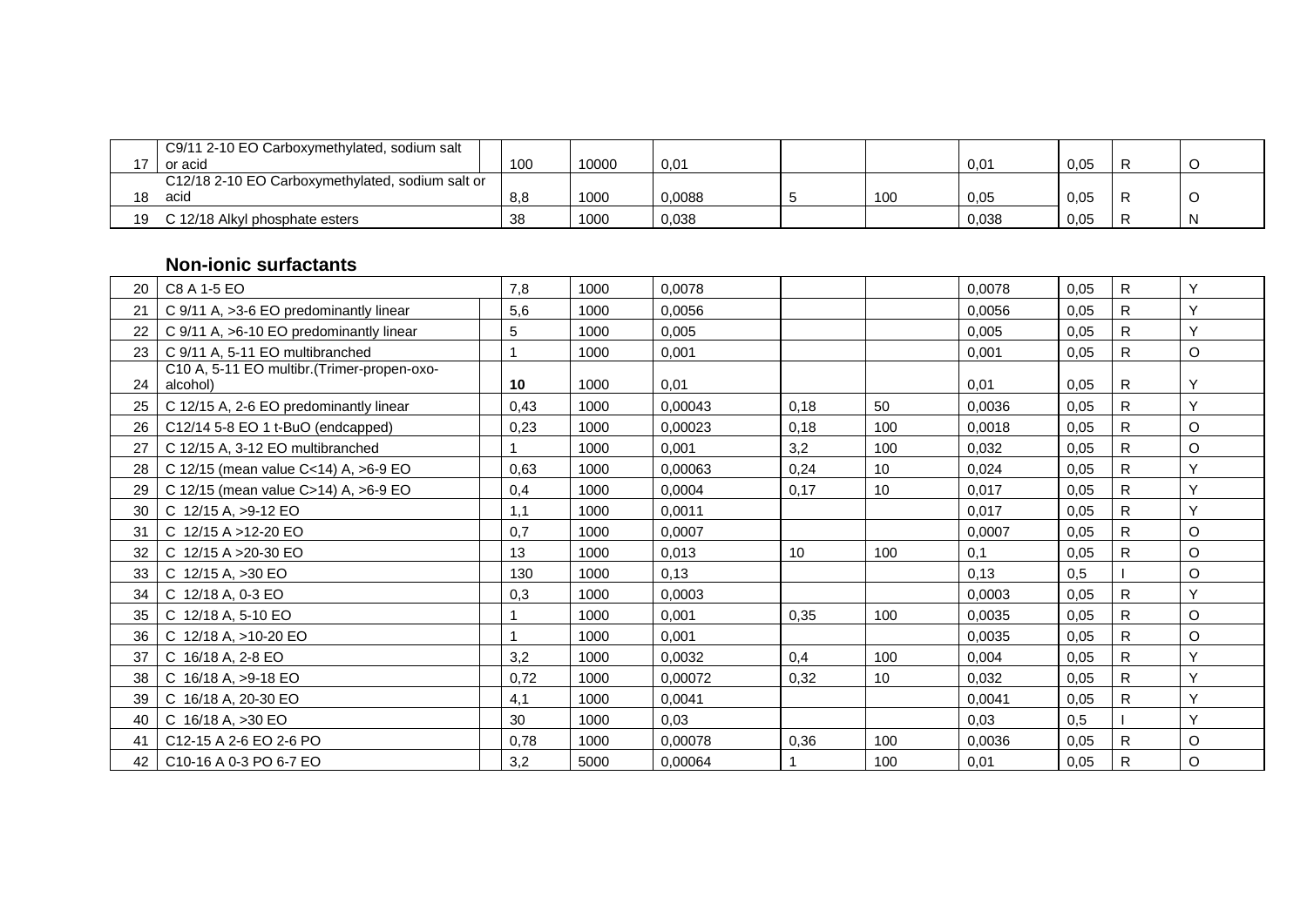| 43 | Glycerin (1-5 EO) cocoate                  | 16  | 1000  | 0.016  | 6,3  | 100 | 0,063  | 0.05 |   |   |
|----|--------------------------------------------|-----|-------|--------|------|-----|--------|------|---|---|
| 44 | Glycerin (6-17 EO) cocoate                 | 100 | 1000  | 0,1    |      |     | 0,1    | 0.05 | R |   |
| 45 | C 12/14 Glucose amide                      | 13  | 1000  | 0.013  | 4,3  | 50  | 0.086  | 0.05 | R |   |
| 46 | C 16/18 Glucose amide                      |     | 1000  | 0.001  | 0,33 | 50  | 0,0066 | 0,05 |   |   |
| 47 | C 8/10 Alkyl polyglycoside                 | 28  | 1000  | 0,028  | 5,7  | 100 | 0,057  | 0.05 |   |   |
| 48 | C8/12 Alkyl polyglycoside, branched        | 480 | 1000  | 0,48   | 100  | 100 |        | 0.05 | R |   |
| 49 | C 8/16 or C12-14 Alkyl polyglycoside       | 5,3 | 1000  | 0.0053 |      | 10  | 0,1    | 0,05 | R |   |
| 50 | Coconut fatty acid monoethanolamide        | 9,5 | 1000  | 0.0095 |      | 100 | 0.01   | 0.05 | R |   |
| 51 | Coconut fatty acid monoethanolamide 4-5 EO | 17  | 10000 | 0.0017 |      |     | 0.0017 | 0.05 | R |   |
| 52 | Coconut fatty acid diethanolamide          |     | 1000  | 0,002  | 0,3  | 100 | 0,003  | 0.05 | R | C |
| 53 | PEG-4 Rapeseed amide                       |     | 1000  | 0,007  |      |     | 0,007  | 0.05 | R |   |

### **Amphoteric surfactants**

| 60            | C12/15 Alkyl dimethylbetaine    |     | 1000 | 0,0017 | 0.   | 100 | 0,001  | 0.05 |     |
|---------------|---------------------------------|-----|------|--------|------|-----|--------|------|-----|
|               | Alkyl C12/18 amidopropylbetaine |     | 1000 | 0,0018 | 0,09 | 100 | 0,0009 | 0,05 |     |
| $\sim$<br>0Z. | C12/18 Alkyl amine oxide        | 0,3 | 1000 | 0,0003 |      |     | 0,0003 | 0,05 | . . |

### **Cationic surfactants**

| $\overline{z}$<br> | Alk\<br>l ammonium salts<br>trimethyl         |  | 1000 | $0.000^{\circ}$ | $\bigcap_{\alpha}$ | 10 <sub>C</sub> | 0.00046 | u.J  |  |
|--------------------|-----------------------------------------------|--|------|-----------------|--------------------|-----------------|---------|------|--|
| $\rightarrow$      | Alk <sub>\</sub><br>r ammonium salts<br>ester |  | 1000 | ,0029           |                    | 10              | u.      | ∪.∪≎ |  |

#### **Preservatives**

| 80 | 1.2-Benzisothiazol-3-one        | 0.15 | 1000 | 0.00015 |               |     | 0.00015 | $\sim$<br>U.S |  |
|----|---------------------------------|------|------|---------|---------------|-----|---------|---------------|--|
| 81 | Benzvl alcohol                  | 360  | 1000 | 0,36    |               |     | 0,36    | 0.05          |  |
| 82 | 5-bromo-5-nitro-1.3-dioxane     | 0,4  | 5000 | J.00008 |               |     | 0,00008 |               |  |
| 83 | 2-bromo-2-nitropropane-1,3-diol | 0.78 | 1000 | 0.00078 | $\sim$<br>v,z | 100 | 0,002   | U.J           |  |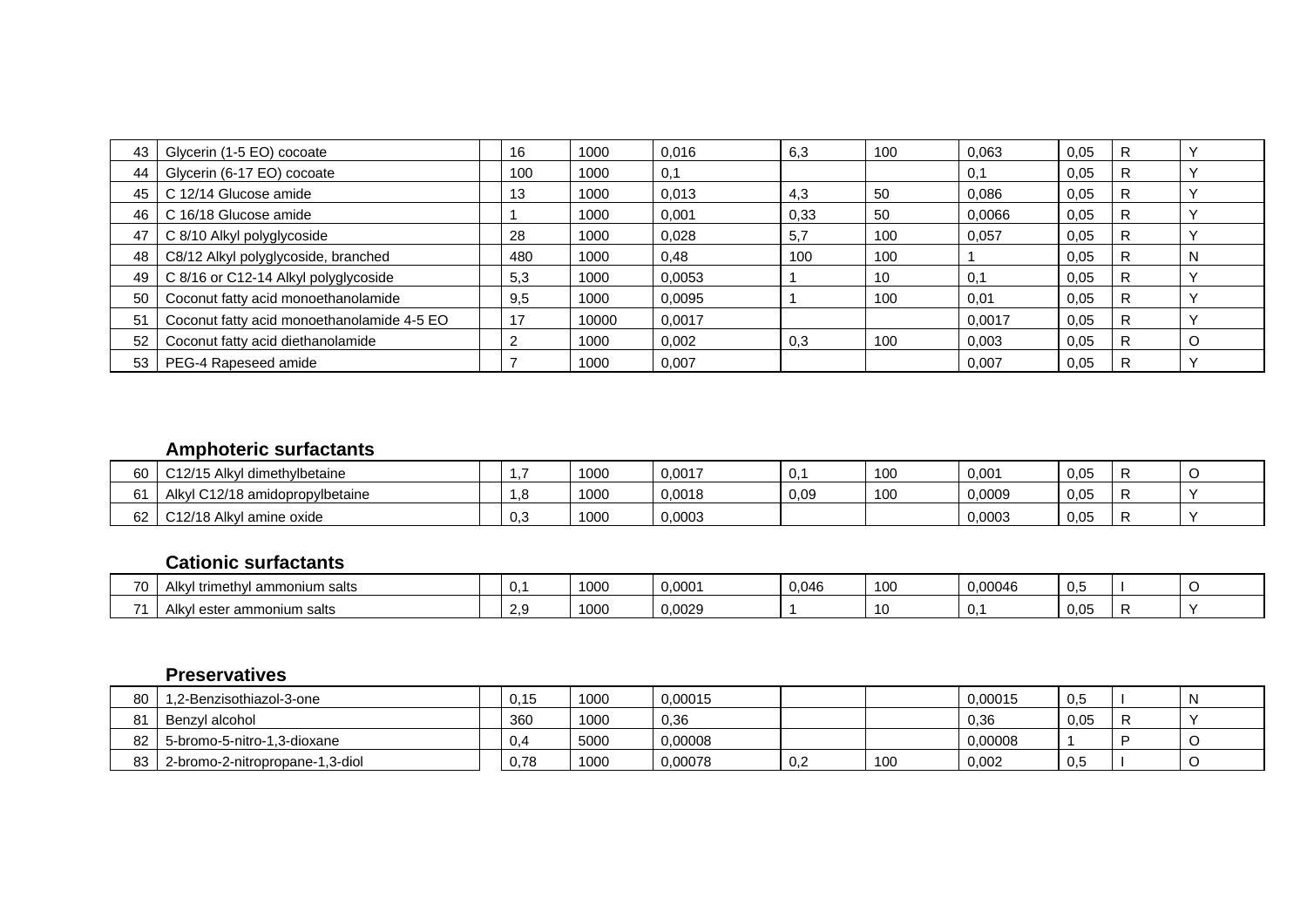| 84 | Chloroacetamide                        | 55,6   | 10000 | 0.00556   |         |     | 0,00556      |      | $\circ$   | O         |
|----|----------------------------------------|--------|-------|-----------|---------|-----|--------------|------|-----------|-----------|
| 85 | Diazolinidylurea                       | 35     | 5000  | 0,007     |         |     | 0,007        |      | P         | O         |
| 86 | Formaldehyde                           |        | 1000  | 0,002     |         |     | 0,002        | 0,05 | R         | O         |
| 87 | Glutaraldehyde                         | 0,31   | 1000  | 0,00031   |         |     | 0,00031      | 0,05 | R.        | O         |
| 88 | Guanidine, hexamethylene-, homopolymer | 0,18   | 1000  | 0,00018   | 0,024   | 100 | 0,00024      |      | P         | O         |
| 89 | CMI + MIT in mixture 3:1 $(S)$         | 0,0067 | 1000  | 0,0000067 | 0,0057  | 50  | 0,000114     | 0,5  |           | O         |
| 90 | 2-Methyl-2H-isothiazol-3-one (MIT)     | 0.06   | 1000  | 0,00006   |         |     | 0,00006      | 0,5  |           | O         |
| 91 | Methyldibromoglutaronitrile            | 0,15   | 1000  | 0,00015   |         |     | 0,00015      | 0,05 | R         | O         |
| 92 | e-phtaloimidoperoxyhexanoic acid       | 0,59   | 5000  | 0,000118  |         |     | 0,000118     |      | P         | O         |
| 93 | Methyl-, Ethyl- and Propylparaben      | 15,4   | 5000  | 0,00308   |         |     | 0.00308      | 0,05 | R         | N         |
| 94 | o-Phenylphenol                         | 0,92   | 1000  | 0,00092   |         |     | 0,00092      | 0,05 | R.        | O         |
| 95 | Sodium benzoate                        | 128    | 1000  | 0,128     |         |     | 0,128        | 0,05 | R         |           |
| 96 | Sodium hydroxy methyl glycinate        | 36,5   | 5000  | 0,0073    |         |     | 0,0073       |      | $\circ$   | O         |
| 97 | Sodium Nitrite                         | 87     | 10000 | 0,0087    |         |     | 0,0087       |      | <b>NA</b> | <b>NA</b> |
| 98 | Triclosan                              | 0,0014 | 1000  | 0,0000014 | 0,00069 | 10  | 0,000069     | 0,5  |           | O         |
| 99 | Phenoxy-ethanol                        | 344    | 1000  | 0,344     | 200     | 100 | $\mathbf{2}$ | 0,05 | R         | $\circ$   |

### **Other ingredients**

| $110$ . | Silicon                          | 250  | 1000  | 0,25  |     |    | 0,25 |      | D         | N            |
|---------|----------------------------------|------|-------|-------|-----|----|------|------|-----------|--------------|
| 111     | Paraffin                         | 1000 | 10000 | 0,1   |     |    | 0,1  |      | D         | $\circ$      |
| 112     | Glycerol                         | 4400 | 5000  | 0,88  |     |    | 0,88 | 0,05 | R         | $\mathbf{v}$ |
| 113     | Phosphate, as STPP               | 1000 | 1000  |       |     |    |      | 0,15 | <b>NA</b> | <b>NA</b>    |
| 114     | (Insoluble Inorganic)<br>Zeolite | 1000 | 1000  |       | 175 | 50 | 3,5  |      | <b>NA</b> | <b>NA</b>    |
| 115     | Citrate and citric acid          | 825  | 1000  | 0,825 | 80  | 50 | 1,6  | 0,05 | R         |              |
| 116     | Polycarboxylates                 | 200  | 1000  | 0,2   | 106 | 10 | 10,6 |      | D         | N            |
| 117     | Nitrilotriacetat (NTA)           | 494  | 1000  | 0,494 | 64  | 50 | 1,28 | 0,05 | R         | O            |
| 118     | <b>EDTA</b>                      | 121  | 1000  | 0,121 | 22  | 50 | 0,44 | 0,5  |           | N            |
| 119     | Phosphonates                     | 650  | 1000  | 0,65  | 25  | 50 | 0,5  |      | D         | N            |
| 120     | <b>EDDS</b>                      | 320  | 1000  | 0,32  | 32  | 50 | 0,64 | 0,05 | R         | N            |
| 121     | (Insoluble Inorganic)<br>Clay    | 1000 | 1000  |       |     |    |      |      | <b>NA</b> | <b>NA</b>    |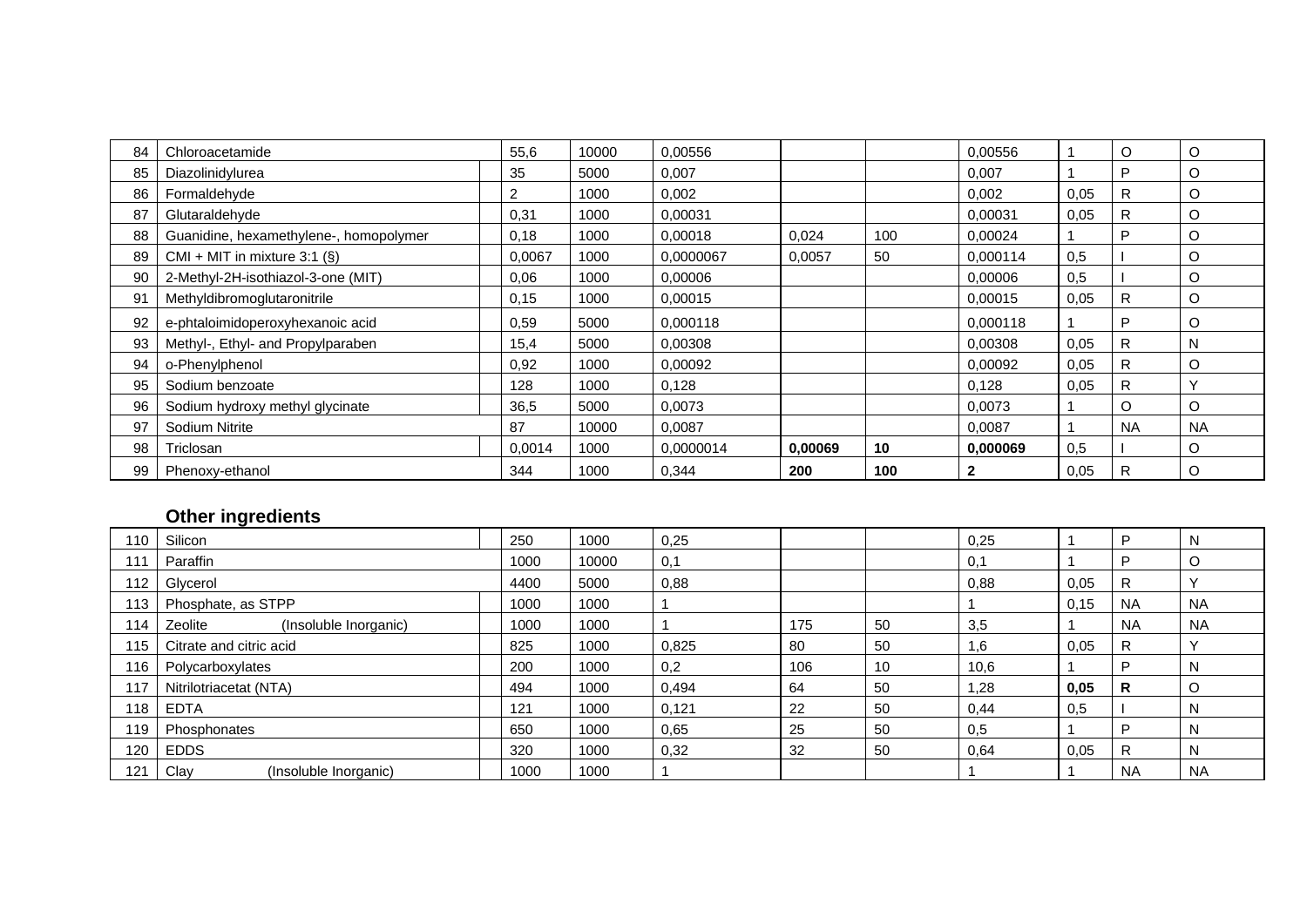| 122 | Carbonates                                       | 250            | 1000  | 0,25         |      |     | 0,25         | 0,15         | <b>NA</b> | <b>NA</b>    |
|-----|--------------------------------------------------|----------------|-------|--------------|------|-----|--------------|--------------|-----------|--------------|
| 123 | Fatty acids C>=14                                | 3,7            | 5000  | 0,00074      |      |     | 0,00074      | 0,05         | R         | Y            |
| 124 | Silicates                                        | 250            | 1000  | 0,25         |      |     | 0,25         | 1            | <b>NA</b> | <b>NA</b>    |
| 125 | Polyasparaginic acid, Na-salt                    | 410            | 1000  | 0,41         |      |     | 0,41         | 0,05         | R         | $\mathsf{N}$ |
| 126 | Perborates (as Boron)                            | 14             | 1000  | 0,014        |      |     | 0,014        | $\mathbf{1}$ | <b>NA</b> | <b>NA</b>    |
| 127 | (See carbonate)<br>Percarbonate                  | 250            | 1000  | 0,25         |      |     | 0,25         | 0, 15        | <b>NA</b> | <b>NA</b>    |
| 128 | Tetraacetylethylenediamine (TAED)                | 250            | 1000  | 0,25         | 500  | 100 | 5            | 0,05         | R         | $\mathsf O$  |
| 129 | C1-C4 alcohols                                   | 1000           | 1000  |              |      |     |              | 0,05         | R         | Y            |
| 130 | Mono-, di- and triethanol amine                  | 90             | 1000  | 0,09         | 0,78 | 100 | 0,0078       | 0,05         | R         | Y            |
| 131 | Polyvinylpyrrolidon (PVP)                        | 1000           | 1000  |              |      |     |              | 0,5          |           | $\mathsf{N}$ |
| 132 | Carboxymethylcellulose (CMC)                     | 250            | 5000  | 0,05         |      |     | 0,05         | 0,5          |           | ${\sf N}$    |
| 133 | Sodium and magnesium sulphate                    | 1000           | 1000  |              | 100  | 100 | 1            | 1            | <b>NA</b> | <b>NA</b>    |
| 134 | Calcium- and sodiumchloride                      | 1000           | 1000  |              | 100  | 100 | $\mathbf{1}$ | $\mathbf{1}$ | <b>NA</b> | <b>NA</b>    |
| 135 | Urea                                             | 1000           | 5000  | 0,2          |      |     | 0,2          |              | <b>NA</b> | <b>NA</b>    |
| 136 | Silicon dioxide, quartz<br>(Insoluble inorganic) | 1000           | 1000  | $\mathbf{1}$ |      |     | 1            |              | <b>NA</b> | <b>NA</b>    |
| 137 | Polyethylene glycol, MW>4000                     | 1000           | 10000 | 0,1          |      |     | 0,1          |              | P         | N            |
| 138 | Polyethylene glycol, MW<4000                     | 1000           | 10000 | 0,1          |      |     | 0,1          | 0,05         | R         | $\mathsf O$  |
| 139 | Cumene sulphonates                               | 450            | 1000  | 0,45         |      |     | 0,45         | 0,5          |           | N            |
| 140 | Na-/Mg-/KOH                                      | 30             | 1000  | 0,03         |      |     | 0,03         | 0,05         | <b>NA</b> | <b>NA</b>    |
| 141 | Enzymes/proteins                                 | 25             | 5000  | 0,005        |      |     | 0,005        | 0,05         | R         | Ý            |
| 142 | Perfume, if not other specified (**)             | $\overline{c}$ | 1000  | 0.002        |      |     | 0.002        | 0,5          |           | $\mathsf{N}$ |
| 143 | Dyes, if not other specified (**)                | 10             | 1000  | 0,01         |      |     | 0,01         |              | P         | N            |
| 144 | Starch                                           | 100            | 1000  | 0,1          |      |     | 0,1          | 0,05         | R         | Y            |
| 145 | Anionic polyester                                | 655            | 1000  | 0,655        |      |     | 0,655        |              | P         | N            |
| 146 | PVNO/PVPI                                        | 530            | 1000  | 0,53         |      |     | 0,53         | 1            | P         | N            |
| 147 | Zn Ftalocyanin sulphonate                        | 0,2            | 1000  | 0,0002       | 0,16 | 100 | 0,0016       |              | P         | N            |
| 148 | Iminodisuccinat                                  | 81             | 1000  | 0,081        | 17   | 100 | 0,17         | 0,05         | R         | ${\sf N}$    |
| 149 | FWA1                                             | 11             | 1000  | 0,011        | 10   | 100 | 0,1          |              | P         | N            |
| 150 | FWA <sub>5</sub>                                 | 10             | 1000  | 0,01         |      | 10  | 0,1          |              | P         | N            |
| 151 | 1-decanol                                        | 2,3            | 5000  | 0,00046      |      |     | 0,00046      | 0,05         | R         | $\circ$      |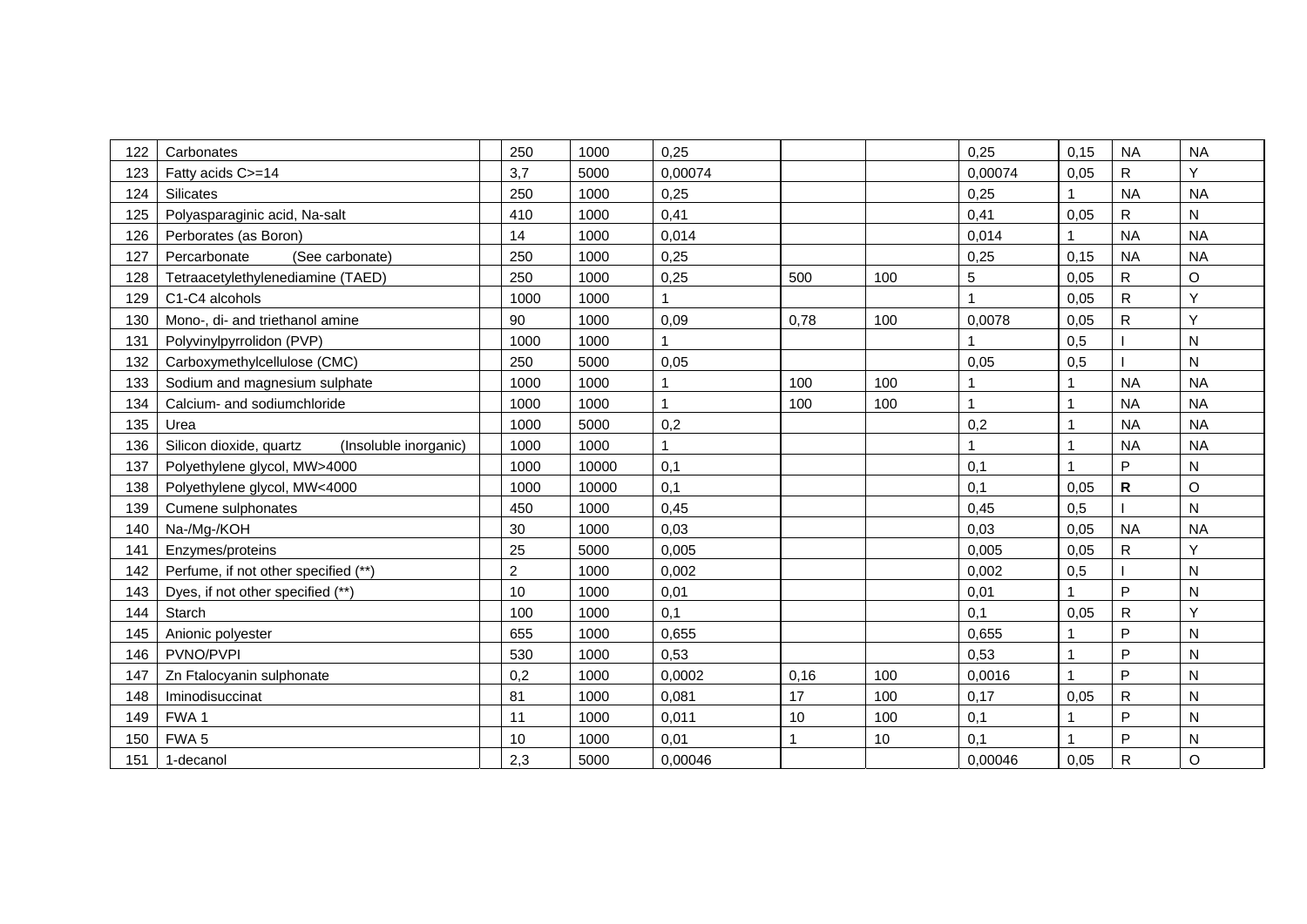| 152 | Methyl laurate                      | 1360  | 10000 | 0,136  |  | 0,136  | 0,05 | $\mathsf{R}$ | O           |
|-----|-------------------------------------|-------|-------|--------|--|--------|------|--------------|-------------|
| 153 | Formic acid (Ca salt)               | 100   | 1000  | 0,1    |  | 0,1    | 0,05 | R            | Y           |
| 154 | Adipic acid                         | 31    | 1000  | 0,031  |  | 0,031  | 0,05 | $\mathsf{R}$ | $\mathsf O$ |
| 155 | Maleic acid                         | 106   | 1000  | 0,106  |  | 0,106  | 0,05 | R            | Ý           |
| 156 | Malic acid                          | 106   | 1000  | 0,106  |  | 0,106  | 0,05 | ${\sf R}$    | $\circ$     |
| 157 | Tartaric acid                       | 200   | 10000 | 0,02   |  | 0,02   | 0,05 | R            | $\mathsf O$ |
| 158 | Phosphoric acid                     | 138   | 1000  | 0,138  |  | 0,138  | 0,15 | <b>NA</b>    | <b>NA</b>   |
| 159 | Oxalic acid                         | 128   | 5000  | 0,0256 |  | 0,0256 | 0,05 | R            | O           |
| 160 | Acetic acid                         | 30    | 1000  | 0,03   |  | 0,03   | 0,05 | R            | Y           |
| 161 | Lactic acid                         | 130   | 1000  | 0,13   |  | 0,13   | 0,05 | R            | Y           |
| 162 | Sulphamic acid                      | 75    | 1000  | 0,075  |  | 0,075  | 1    | <b>NA</b>    | <b>NA</b>   |
| 163 | Salicylic acid                      | 46    | 1000  | 0,046  |  | 0,046  | 0,15 | R            | O           |
| 164 | Glycollic acid                      | 141   | 5000  | 0,0282 |  | 0,0282 | 0,05 | R            | $\mathsf O$ |
| 165 | Glutaric acid                       | 208   | 5000  | 0,0416 |  | 0,0416 | 0,05 | R            | $\circ$     |
| 166 | Malonic acid                        | 95    | 5000  | 0,019  |  | 0,019  | 0,05 | R            | $\mathsf O$ |
| 167 | Ethylene glycol                     | 6500  | 1000  | 6,5    |  | 6,5    | 0,05 | ${\sf R}$    | Y           |
| 168 | Ethylene glycol monobutyl ether     | 747   | 5000  | 0,1494 |  | 0,1494 | 0,05 | R            | $\mathsf O$ |
| 169 | Diethylene glycol                   | 4400  | 10000 | 0,44   |  | 0,44   | 0,05 | R            | Y           |
| 170 | Diethylene glycol monomethyl ether  | 500   | 1000  | 0,5    |  | 0,5    | 0,15 | R            | $\mathsf O$ |
| 171 | Diethylene glycol monoethyl ether   | 3940  | 5000  | 0,788  |  | 0,788  | 0,05 | $\mathsf{R}$ | $\mathsf O$ |
| 172 | Diethylene glycol monobutyl ether   | 1254  | 1000  | 1,254  |  | 1,254  | 0,05 | R            | $\mathsf O$ |
| 173 | Diethylene glycol dimethylether     | 2000  | 10000 | 0,2    |  | 0,2    | 0,5  |              | $\mathsf O$ |
| 174 | Propylene glycol                    | 32000 | 1000  | 32     |  | 32     | 0,15 | R            | Y           |
| 175 | Propylene glycol monomethyl ether   | 12700 | 5000  | 2,54   |  | 2,54   | 0,05 | R            | $\mathsf O$ |
| 176 | Propylene glycol monobutylether     | 748   | 5000  | 0,1496 |  | 0,1496 | 0,05 | R            | O           |
| 177 | Dipropylene glycol                  | 1625  | 10000 | 0,1625 |  | 0,1625 | 0,05 | ${\sf R}$    | $\mathsf O$ |
| 178 | Dipropylene glycol monomethyl ether | 1919  | 5000  | 0,3838 |  | 0,3838 | 0,05 | R            | O           |
| 179 | Dipropylene glycol monobutylether   | 841   | 5000  | 0,1682 |  | 0,1682 | 0,05 | R            | $\mathsf O$ |
| 180 | Dipropylene glycol dimethylether    | 1000  | 5000  | 0,2    |  | 0,2    | 0,5  |              | O           |
| 181 | Triethylene glycol                  | 4400  | 1000  | 4,4    |  | 4,4    | 0,5  |              | $\circ$     |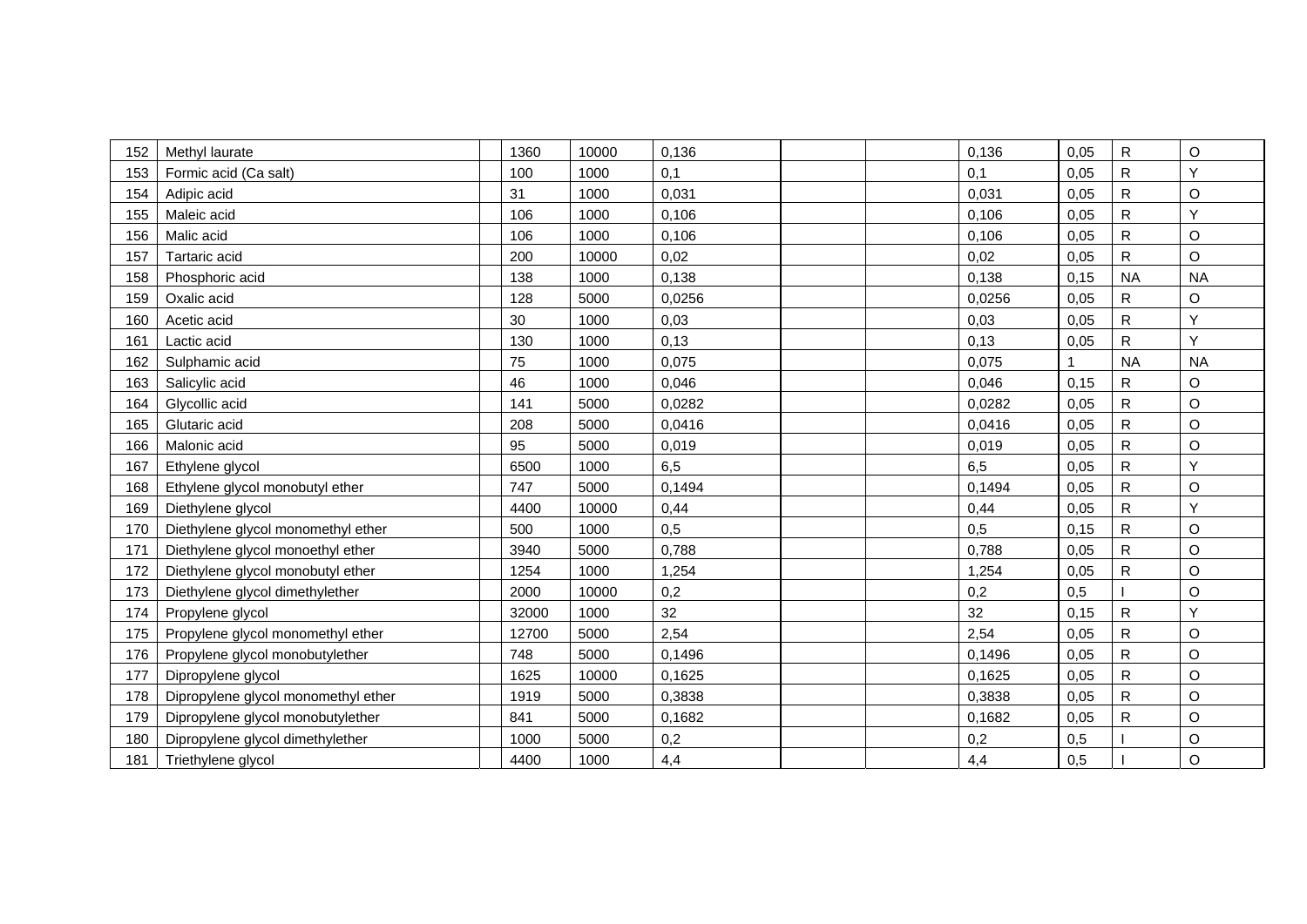| 182 | Tall oil                                   | 1,8   | 1000  | 0,0018 |      |     | 0,0018 | 0,5  |              | O         |
|-----|--------------------------------------------|-------|-------|--------|------|-----|--------|------|--------------|-----------|
| 183 | Ethylenebisstearamides                     | 140   | 5000  | 0,028  |      |     | 0,028  | 0,5  |              | O         |
| 184 | Sodium gluconate                           | 10000 | 10000 |        |      |     |        | 0,05 | R            | O         |
| 185 | Glycol distearate                          | 100   | 5000  | 0,02   |      |     | 0,02   | 0,05 | R.           | v         |
| 186 | Hydroxyl ethyl cellulose                   | 209   | 5000  | 0,0418 |      |     | 0,0418 |      | D            | O         |
| 187 | Hydroxy propyl methyl cellulose            | 188   | 5000  | 0,0376 |      |     | 0,0376 |      | P            | O         |
| 188 | 1-methyl-2-pyrrolidone                     | 500   | 1000  | 0,5    |      |     | 0,5    | 0,05 | R            | O         |
| 189 | Xanthan gum                                | 490   | 1000  | 0,49   |      |     | 0,49   | 0,05 | $\mathsf{R}$ | O         |
| 190 | Trimethyl Pentanediol mono-isobutyrate     | 18    | 1000  | 0,018  | 3,3  | 100 | 0,033  | 0,05 | R            | O         |
| 191 | Benzotriazole                              | 29    | 1000  | 0,029  |      |     | 0,029  |      | D            | O         |
| 192 | Piperidinol-propanetricarboxylate salt     | 100   | 1000  | 0,1    | 120  | 100 | 1,2    | 0,5  |              | O         |
| 193 | Diethylaminopropyl-DAS                     | 120   | 1000  | 0,12   | 120  | 100 | 1,2    |      | P            | O         |
| 194 | Methylbenzamide-DAS                        | 120   | 1000  | 0,12   | 120  | 100 | 1.2    | 0,5  |              | O         |
| 195 | Pentaerythritol-tetrakis-phenol-propionate | 38    | 1000  | 0,038  |      |     | 0,038  |      | P            | O         |
| 196 | Block polymers (***)                       | 100   | 5000  | 0,02   |      |     | 0,02   |      | D            | N         |
| 197 | Denatonium benzoate                        | 13    | 5000  | 0,0026 |      |     | 0.0026 |      | O            | O         |
| 198 | Succinate                                  | 374   | 10000 | 0,0374 |      |     | 0,0374 | 0,05 | R            | O         |
| 199 | Polyaspartic acid                          | 528   | 1000  | 0,528  |      |     | 0,528  | 0,05 | $\mathsf{R}$ | ${\sf N}$ |
| 200 | Xylene Sulphonate                          | 230   | 1000  | 0,23   | 31   | 100 | 0,31   | 0,5  |              | N         |
| 201 | Proteinhydrolizates, wheatgluten           | 113   | 5000  | 0,023  |      |     | 0,023  | 0,05 | R            | O         |
| 202 | Fatty acid, $C_{6-12}$ methyl ester        | 21    | 10000 | 0,0021 |      |     | 0,0021 | 0,05 | R            | O         |
| 203 | Mn-Saltren (CAS 61007-89-4)                | 39    | 1000  | 0,039  | 4,3  | 100 | 0,043  | 0,5  |              | O         |
| 204 | Tri-Sodium methylglycine diacetat          | 100   | 1000  | 0,1    | 16,7 | 50  | 0,334  | 0,05 | R            | O         |

Insoluble inorganic Inorganic ingredient with very low, or no ability to dissolve in water.

(\*) If no acceptable chronic toxicity data was found, these columns are empty. In that case TF(chronic) is defined as equal to TF(acute)

(\*\*) As a general rule licence applicants must use the data on the list. Perfumes and dyes are exceptions. If toxicity data is submitted by

the licence applicant the submitted data shall be used to calculate the TF and determine the degradability. If not, the values on the list shall be used.

(\*\*\*) The applicants data on aerobic degradability of DID no. 196 Block polymers will be accepted after presentation of test-report.

(#) Due to a lack of toxicity results the TF has been calculated as an average of the values of C 12/14 Alkyl sulphate (AS) and C 16/18 Alkyl sulphate (AS).